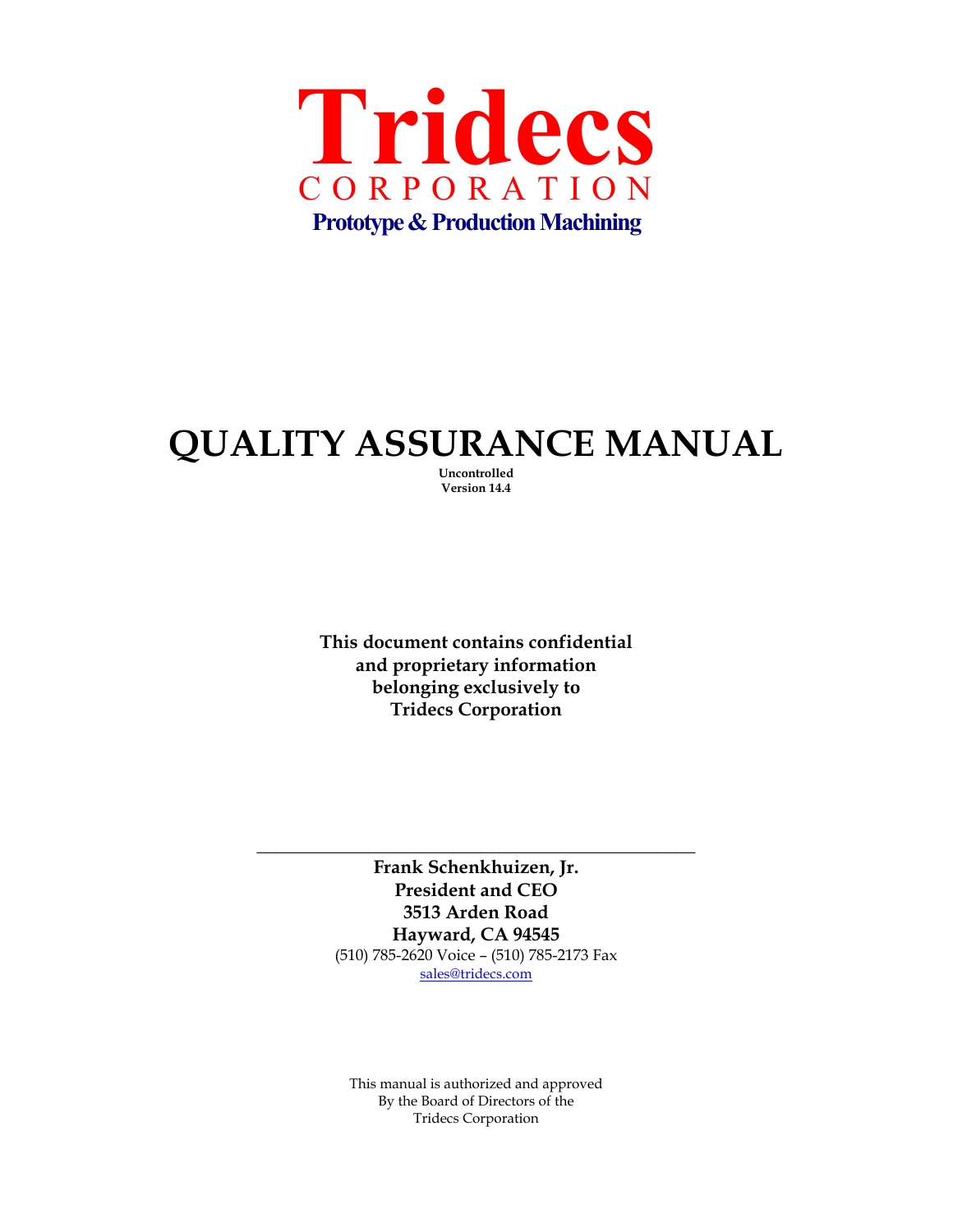### **QUALITY ASSURANCE MANUAL TABLE OF CONTENTS**

# **PART I PROCEDURES**

| <b>COMMITMENT TO QUALITY</b>                                                                                                                                                                                                                        |                                                                                                                                                                                                                                                                                                                                                                                                                                                             |  |  |        |
|-----------------------------------------------------------------------------------------------------------------------------------------------------------------------------------------------------------------------------------------------------|-------------------------------------------------------------------------------------------------------------------------------------------------------------------------------------------------------------------------------------------------------------------------------------------------------------------------------------------------------------------------------------------------------------------------------------------------------------|--|--|--------|
| Tridecs Corporation Material Review Board (M.R.B.).<br>Quality Manual Revisions and Notification                                                                                                                                                    |                                                                                                                                                                                                                                                                                                                                                                                                                                                             |  |  | 4<br>5 |
|                                                                                                                                                                                                                                                     |                                                                                                                                                                                                                                                                                                                                                                                                                                                             |  |  |        |
| <b>SECTION I</b><br><b>Quality Assurance Supervisor</b>                                                                                                                                                                                             | $\mathcal{L}^{\text{max}}$ and $\mathcal{L}^{\text{max}}$ . The set of $\mathcal{L}^{\text{max}}$                                                                                                                                                                                                                                                                                                                                                           |  |  | 6      |
| <b>SECTION II</b><br>Calibration and Gauge Control (Calibration and Gauge Control)                                                                                                                                                                  |                                                                                                                                                                                                                                                                                                                                                                                                                                                             |  |  | 7      |
| <b>SECTION III</b><br>Incoming Materials Control.                                                                                                                                                                                                   |                                                                                                                                                                                                                                                                                                                                                                                                                                                             |  |  | 9      |
| <b>SECTION IV</b><br>Shop Routing                                                                                                                                                                                                                   |                                                                                                                                                                                                                                                                                                                                                                                                                                                             |  |  | 11     |
| <b>SECTION V</b><br>First Article, In Process, Final Inspection.                                                                                                                                                                                    |                                                                                                                                                                                                                                                                                                                                                                                                                                                             |  |  | 12     |
| <b>SECTION VI</b><br>Nonconforming Material (a) and the contract of the contract of the contract of the contract of the contract of the contract of the contract of the contract of the contract of the contract of the contract of the contract of |                                                                                                                                                                                                                                                                                                                                                                                                                                                             |  |  | 14     |
| <b>SECTION VII</b><br>Packaging and Shipping Control.                                                                                                                                                                                               |                                                                                                                                                                                                                                                                                                                                                                                                                                                             |  |  | 15     |
| <b>SECTION VIII</b><br><b>Contract Review and Control</b>                                                                                                                                                                                           |                                                                                                                                                                                                                                                                                                                                                                                                                                                             |  |  | 16     |
| <b>SECTION IX</b><br>Government Furnished Material.                                                                                                                                                                                                 |                                                                                                                                                                                                                                                                                                                                                                                                                                                             |  |  | 17     |
| <b>SECTION X</b><br>Damaged Government Furnished Material .                                                                                                                                                                                         |                                                                                                                                                                                                                                                                                                                                                                                                                                                             |  |  | 18     |
| <b>SECTION XI</b>                                                                                                                                                                                                                                   |                                                                                                                                                                                                                                                                                                                                                                                                                                                             |  |  |        |
| Corrective Action Requirements.                                                                                                                                                                                                                     | $\mathcal{L}(\mathcal{L}(\mathcal{L}(\mathcal{L}(\mathcal{L}(\mathcal{L}(\mathcal{L}(\mathcal{L}(\mathcal{L}(\mathcal{L}(\mathcal{L}(\mathcal{L}(\mathcal{L}(\mathcal{L}(\mathcal{L}(\mathcal{L}(\mathcal{L}(\mathcal{L}(\mathcal{L}(\mathcal{L}(\mathcal{L}(\mathcal{L}(\mathcal{L}(\mathcal{L}(\mathcal{L}(\mathcal{L}(\mathcal{L}(\mathcal{L}(\mathcal{L}(\mathcal{L}(\mathcal{L}(\mathcal{L}(\mathcal{L}(\mathcal{L}(\mathcal{L}(\mathcal{L}(\mathcal{$ |  |  | 19     |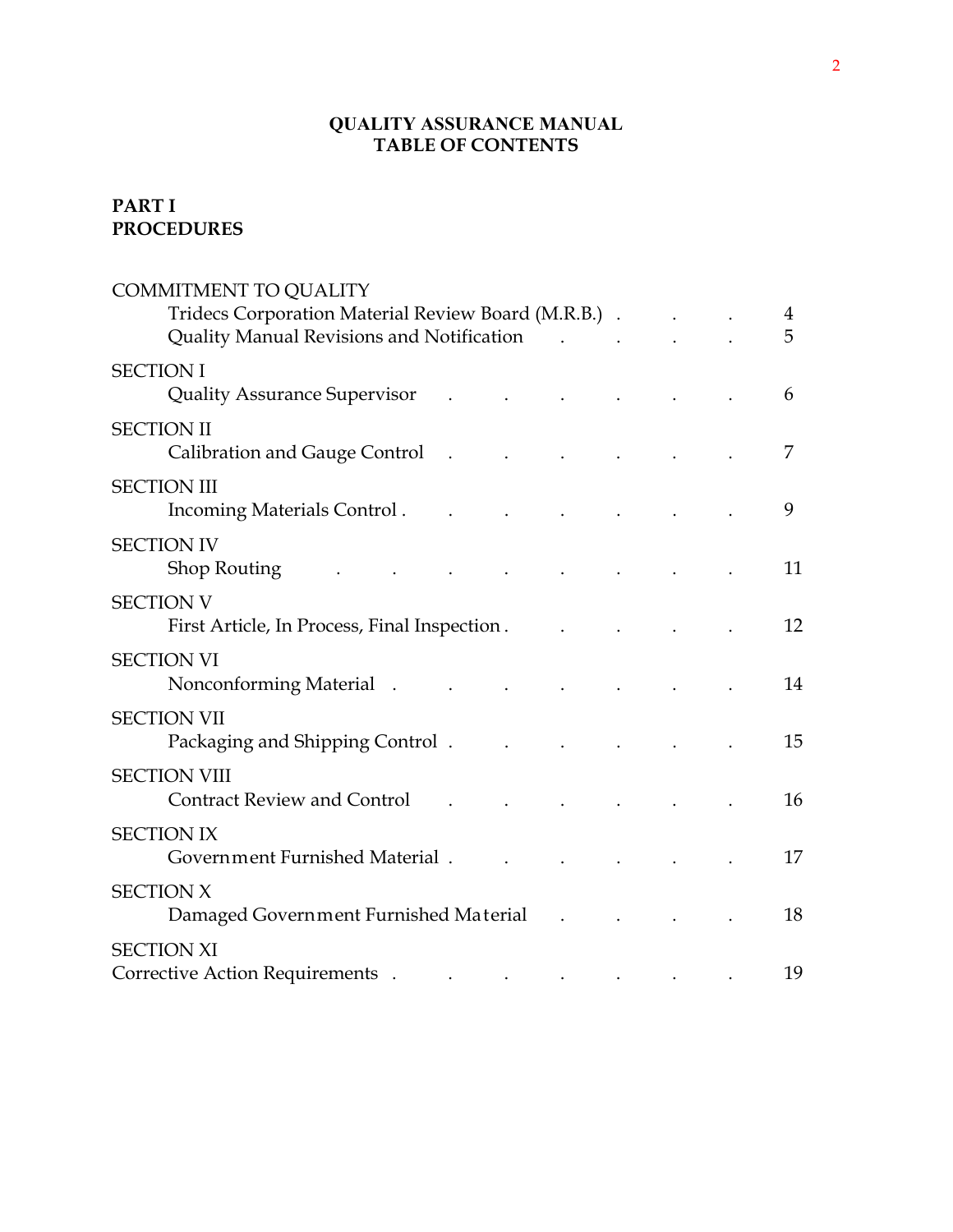### **PART II, MISCELLANEOUS**

| SECTION I                                                                                                                                                                                                                      |                                                         |              |
|--------------------------------------------------------------------------------------------------------------------------------------------------------------------------------------------------------------------------------|---------------------------------------------------------|--------------|
| Revisions (updates) to Quality Assurance Manual                                                                                                                                                                                |                                                         | 20           |
| <b>SECTION II</b>                                                                                                                                                                                                              |                                                         |              |
| <b>APPENDIX</b>                                                                                                                                                                                                                |                                                         | 21           |
| <b>EXHIBITS:</b>                                                                                                                                                                                                               |                                                         |              |
| Vendor Survey Report (Page 1 of 2). The contract of the set of 2) and the set of $\mathcal{L}$                                                                                                                                 |                                                         | A            |
| Vendor Survey Report (Page 2 of 2). The contract of the contract of the contract of the Vendor Survey Report (                                                                                                                 |                                                         | B            |
| First Article Inspection Report (Changle 2014)                                                                                                                                                                                 |                                                         |              |
| In Process Inspection Report.                                                                                                                                                                                                  |                                                         | D            |
|                                                                                                                                                                                                                                |                                                         | E            |
| Incoming Inspection Report (Materials, Hardware, Tools).                                                                                                                                                                       |                                                         | $\mathbf{F}$ |
|                                                                                                                                                                                                                                |                                                         | G            |
| Nonconforming Material Report . The contract of the contract of the contract of the contract of the contract of the contract of the contract of the contract of the contract of the contract of the contract of the contract o |                                                         | H            |
| Corrective Action Report (Corrective Action Report)<br>$\mathbf{L}^{\text{max}}$ and $\mathbf{L}^{\text{max}}$                                                                                                                 |                                                         | $\bf{l}$     |
| Gauge Control Record Fig. 1. Control Record                                                                                                                                                                                    |                                                         |              |
| Organization Chart . The contract of the contract of the contract of the contract of the contract of the contr                                                                                                                 |                                                         | K            |
|                                                                                                                                                                                                                                |                                                         | L            |
| Shop Routing Sheet . The contract of the state of the state of the state of the state of the state of the state of the state of the state of the state of the state of the state of the state of the state of the state of the |                                                         | M            |
| Continuation Sheet (For all Inspection Sheets).                                                                                                                                                                                | $\mathbf{L}^{\text{max}}$ and $\mathbf{L}^{\text{max}}$ | N            |

#### SECTION III

(Open – Not Used).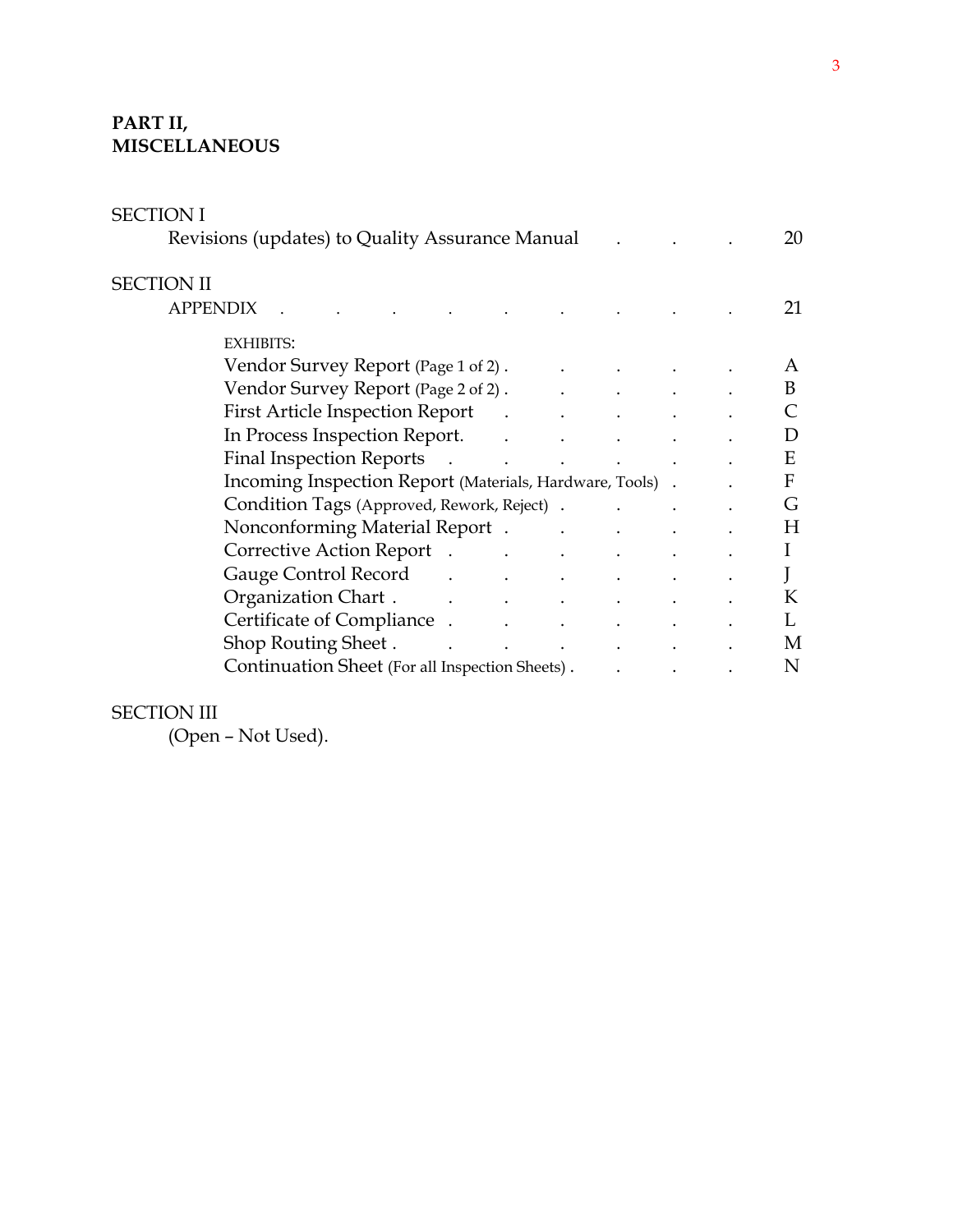# **PART I.**

#### **COMMITMENT TO QUALITY**

**T** ridecs Corporation issues this Quality Assurance Manual to its customers and Tridecs Corporation issues this Quality Assurance Manual to its customers and employees to provide a comprehensive understanding of our quality assurance program. The guidelines set forth in this manual are implemented to assure that all products manufactured by Tridecs Corporation meet all specifications as defined by our customers. At Tridecs Corporation, quality control is a fundamental part of the production of ultra-precision products. Tridecs Corporation combines the skills and expertise of its employees with sophisticated equipment to manufacture components that conform to exacting standards and customer specifications. Currently our quality assurance specifications adhere to the requisites of MIL-I-45208-A. However, we are in the transformation stages to the requisites of ISO-9001: 2000. Our procedures are not limited to products manufactured solely by Tridecs Corporation. Parts and materials procured by Tridecs Corporation for completion of a part or assembly must also pass our rigid quality assurance requisites.

#### **Tridecs Corporation Material Review Board ( M.R.B.)**

The Material Review Board (MRB) is charged with the responsibility of review and disposition of nonconforming product and material. The membership of the MRB is composed of the: President & CEO, Operations Manager, Quality Assurance Supervisor and at least one Quality Assurance Inspector. There are four options open to the MRB for the disposition of nonconforming material or product:

- 1. Rework
- 2. Accept by concession
- 3. Reject
- 4. Scrap

The MRB is also responsible for the review and maintenance if the Quality Manual. The Quality Manual is reviewed annually by the MRB to assure that Tridecs and its personnel are complying with all requisites. All revisions, additions and deletions must be reviewed and determined to be in compliance by the Material Review Board prior to the President's approval. No revisions, additions or deletions may be made to this manual without the review of the MRB and approval of the President of Tridecs Corporation.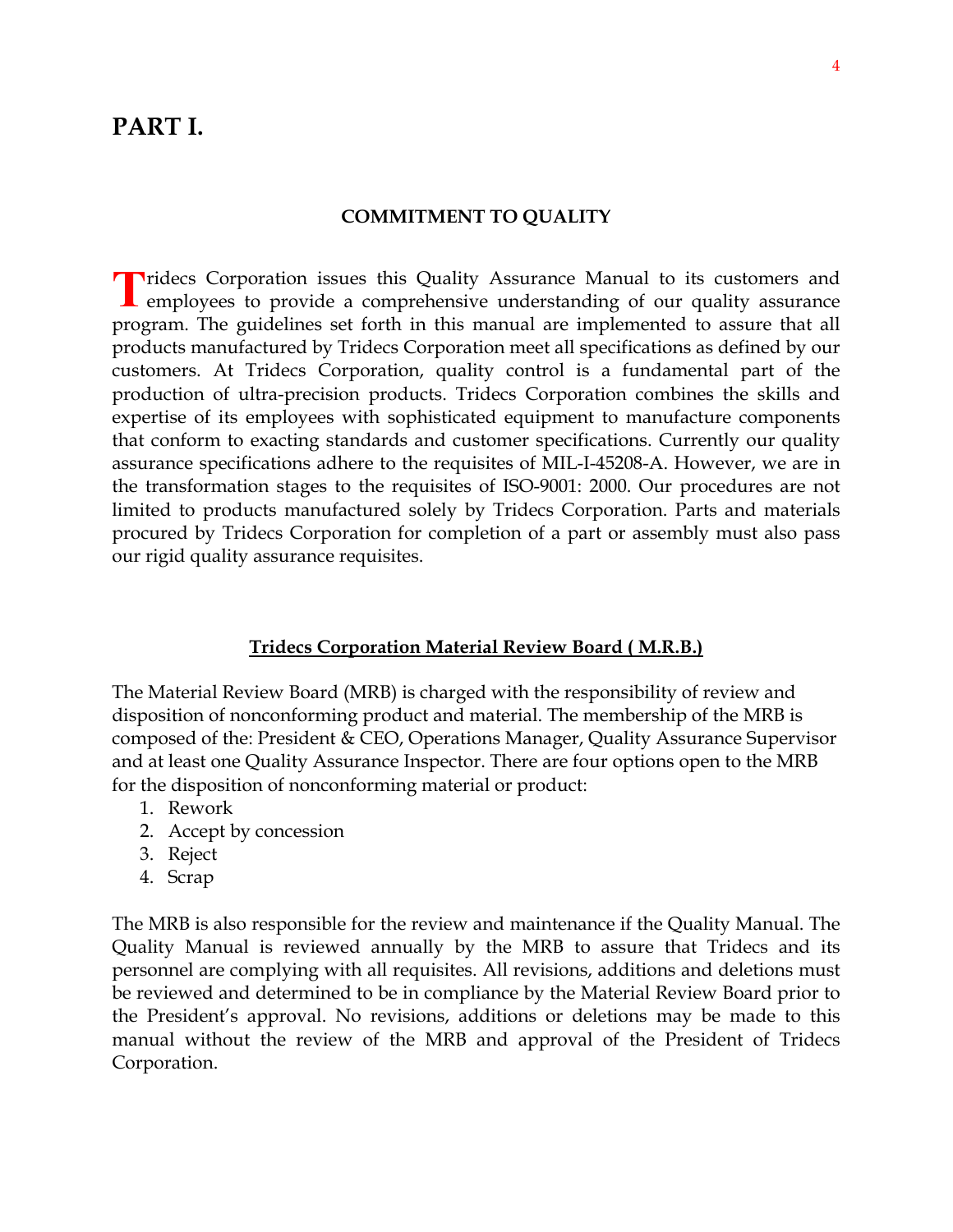#### **Quality Manual Revisions & Notification**

Tridecs Corporation issues Controlled and Uncontrolled versions of our Quality Manual. Each Quality Manual will be identified as one of these types on the cover page of the manual together with the version number. Those who are issued a Controlled copy of our Quality Manual will be issued a new copy when revision changes occur. At the absolute minimum, every employee shall have a Controlled copy of our Quality Manual. The customers with whom we do a regular volume of business will also receive the Controlled version of our Quality Manual. The Quality Assurance Supervisor will maintain a directory of ownership of Controlled Quality Manuals. Uncontrolled versions of our Quality Manual are distributed freely to potential clients along with all other information describing the nature of our business.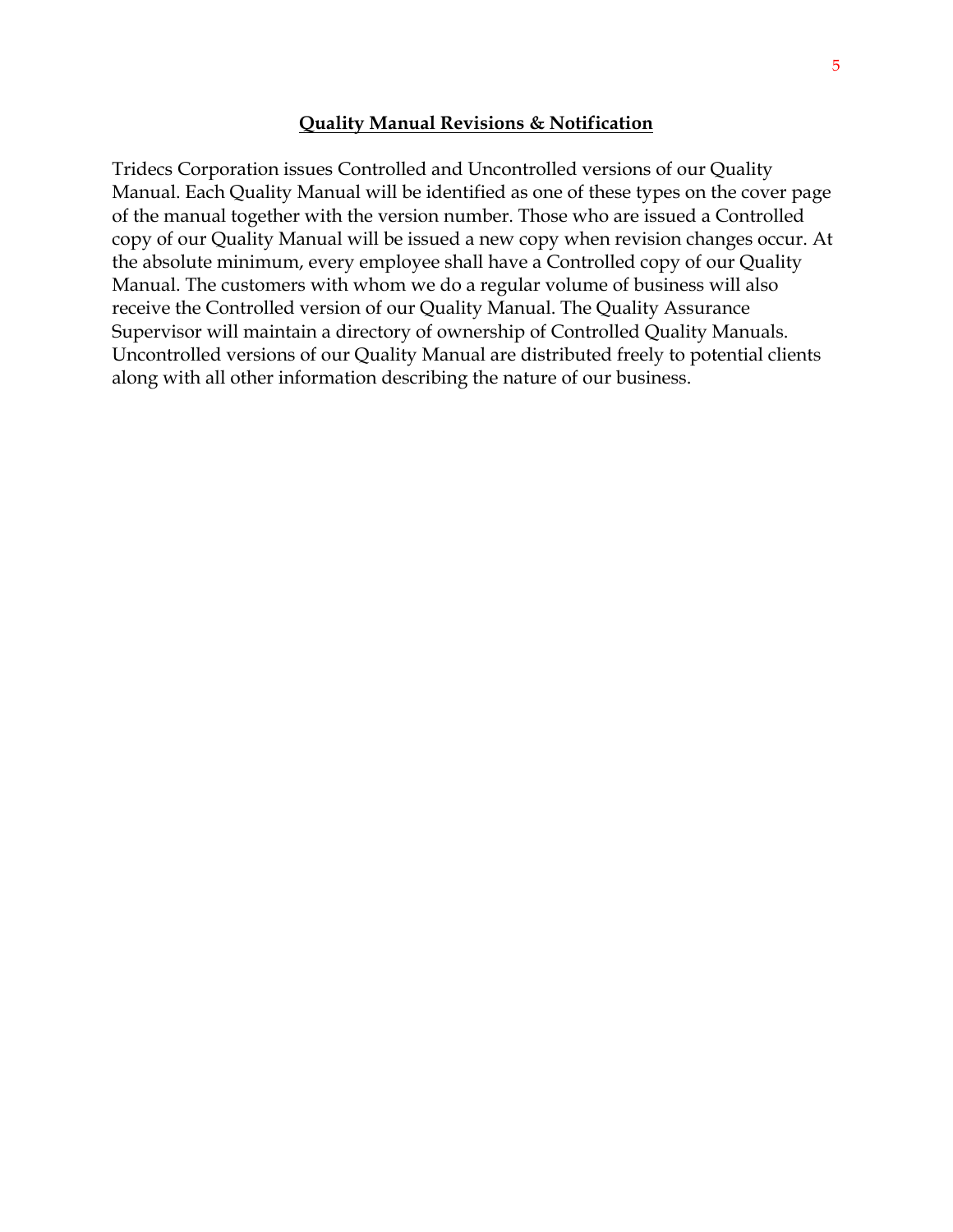#### **THE QUALITY ASSURANCE SUPERVISOR**

1.1.0 The Quality Assurance Supervisor reports directly to the President of Tridecs Corporation.

- 1.2.0 The responsibilities of the Quality Assurance Supervisor are as follows:
	- 1.2.1 Interpret all quality related customer specifications and assure conformance.
	- 1.2.2 Determine lot sizes, inspection points and frequency of inspection for said points.
	- 1.2.3 Maintain a file of quality records on all items inspected
	- 1.2.4 Coordinate with the Shop Supervisor, Operations Manager and President concerning any corrective action to be taken
	- 1.2.5 Coordinate any necessary corrective action with supplier.
	- 1.2.6 Coordinate communications between Tridecs Corporation Sales Department and customer for corrective action to be taken for rejected parts to insure maximum effectiveness.
	- 1.2.7 Calibrate all measuring instruments, test equipment and gauges used to inspect a manufactured product. Maintain calibration records for five (5) years. All customers concerned will be notified six months prior to the expiration of the data period noted on the record storage container.
	- 1.2.8 Periodically review the Quality Assurance Manual for accuracy and relativity. Rewrite and update as needed or considered appropriate. All changes, updates and/or improvements must be reviewed by the Materials Review Board and approved by the President of Tridecs Corporation.
	- 1.2.9 Maintains the Directory of Controlled Quality Manual Holders.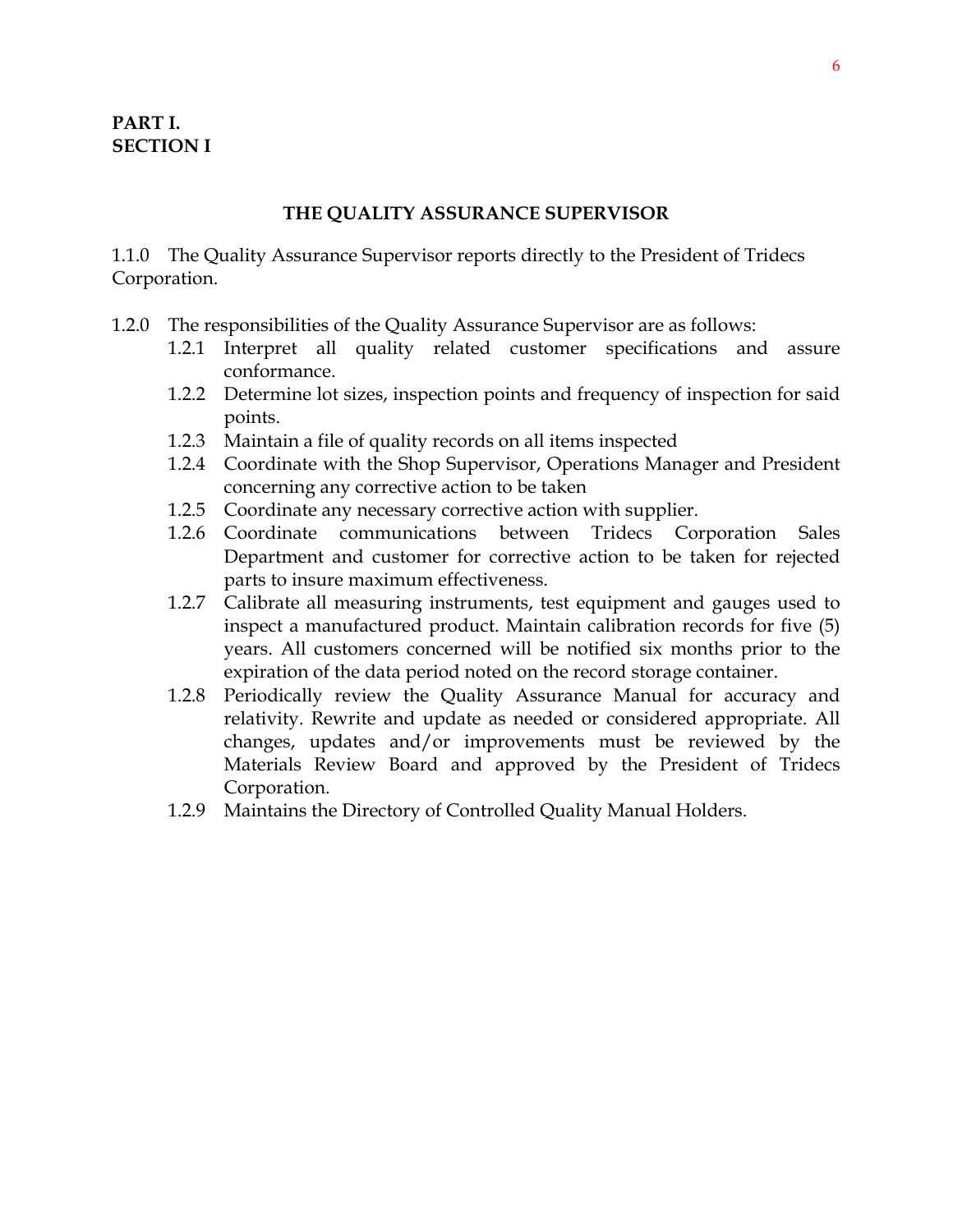#### **PART I. SECTION II**

#### **CALIBRATION AND GAUGE CONTROL PER MIL-STD-45662**

Calibration and gauge control maintenance according to MIL-STD-45662 is accomplished by the following outlined procedures:

- 2.1.0 Calibration of master gauge blocks shall be performed every twelve (12) months. The Inspection Department calibrates all in-house tools, to the master gauge blocks, every three (3) months to insure consistent accuracy.
- 2.2.0 The frequency of calibration tests may fluctuate as a result of evaluating an out of tolerance condition discovered during calibration tests of measurement equipment.
- 2.3.0 Measuring tools, gauges and test equipment used for parts inspection shall be calibrated quarterly to Certification Standards which are traceable to the National Bureau of Standards.
- 2.4.0 All Certification Standards used for purposes of calibration shall be checked and certified by a government approved laboratory at intervals not greater than twelve months.
- 2.5.0 All Certification Standards used to calibrate measuring tools, gauges and test equipment shall be kept in the Quality Assurance Department restricted to use only by the Quality Assurance Supervisor.

2.6.0 A current Gauge Control Record (Exhibit J) file shall be maintained to reflect the calibration of all fixtures, tools and gauges. 2.6.1 All measuring and test equipment shall have a Gauge Control Record on file stating the manufacturer's recommended tolerance for a particular tool. A measurement reading is to be taken when the calibration interval occurs for a particular tool. A before-and-after reading is taken and both measurements are logged to ensure no out-of-tolerance condition exists.

- 2.6.2 Employee's personal tools shall be calibrated every twelve (12) months and cataloged in a separate Gauge Control Record file.
- 2.7.0 The Gauge Control Record file for measurement standards shall include the following information:
	- 2.7.1 Type of measurement standard used to verify a fixture, tool or gauge.
	- 2.7.2 Determination whether the measurement was made from reference or transfer standard.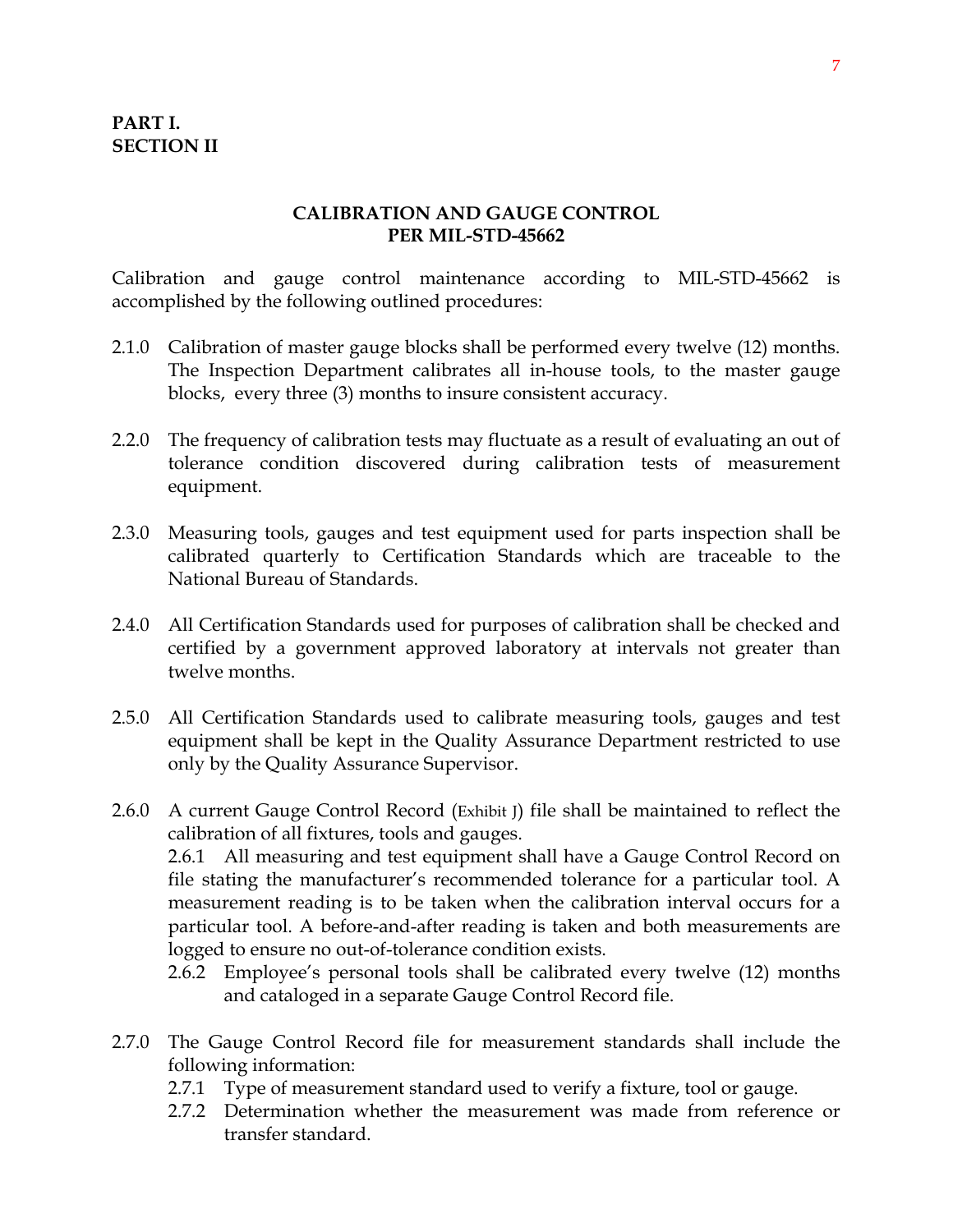- 2.7.3 All fixtures, tools and gages shall have a label with an identification number, date of last calibration and date of next calibration. All corresponding information on the label must also be recorded on the appropriate file card.
- 2.8.0 All measuring tools and gauges verified in house are calibrated at a temperature of 68 to 72 degrees Fahrenheit.
- 2.9.0 If any measuring & test equipment or measurement standard is found to be significantly out-of-tolerance during the calibration process, Tridecs Corporation will notify the respective user and designated quality element of the out-oftolerance condition with associated measurement data so that appropriate action can be taken.
	- 2.9.1 The out-of-tolerance equipment will then be taken out of the process and de-certified. The de-certified equipment will be tagged and rendered obsolete and unacceptable for measurement or test usage. The records of the obsolete equipment will be kept on file and said de-certified equipment will be stored off site in a designated area marked as such.
	- 2.9.2 All de-certified and obsolete measuring devices must be clearly marked and tagged with the appropriate serial number, date of de-certification and project use, when applicable.
	- 2.9.3 Specific methods to certify specific gauges and tools are set in MIL-STD-120. Tridecs Corporation's Quality Control Department follows these procedures and copies of MIL-STD-120<sup>\*</sup> are available to all Quality Control personnel. For specific Military Standards instructions, refer to the appropriate section previously mentioned.
	- 2.9.4 Tests and Inspections will be performed using only calibrated gauges which are current in certification.

 $\overline{a}$ 

<sup>∗</sup> Documentation of MIL-STD-120 consists of an extensive number of pages. Therefore, specific instructions were not repeated in this manual.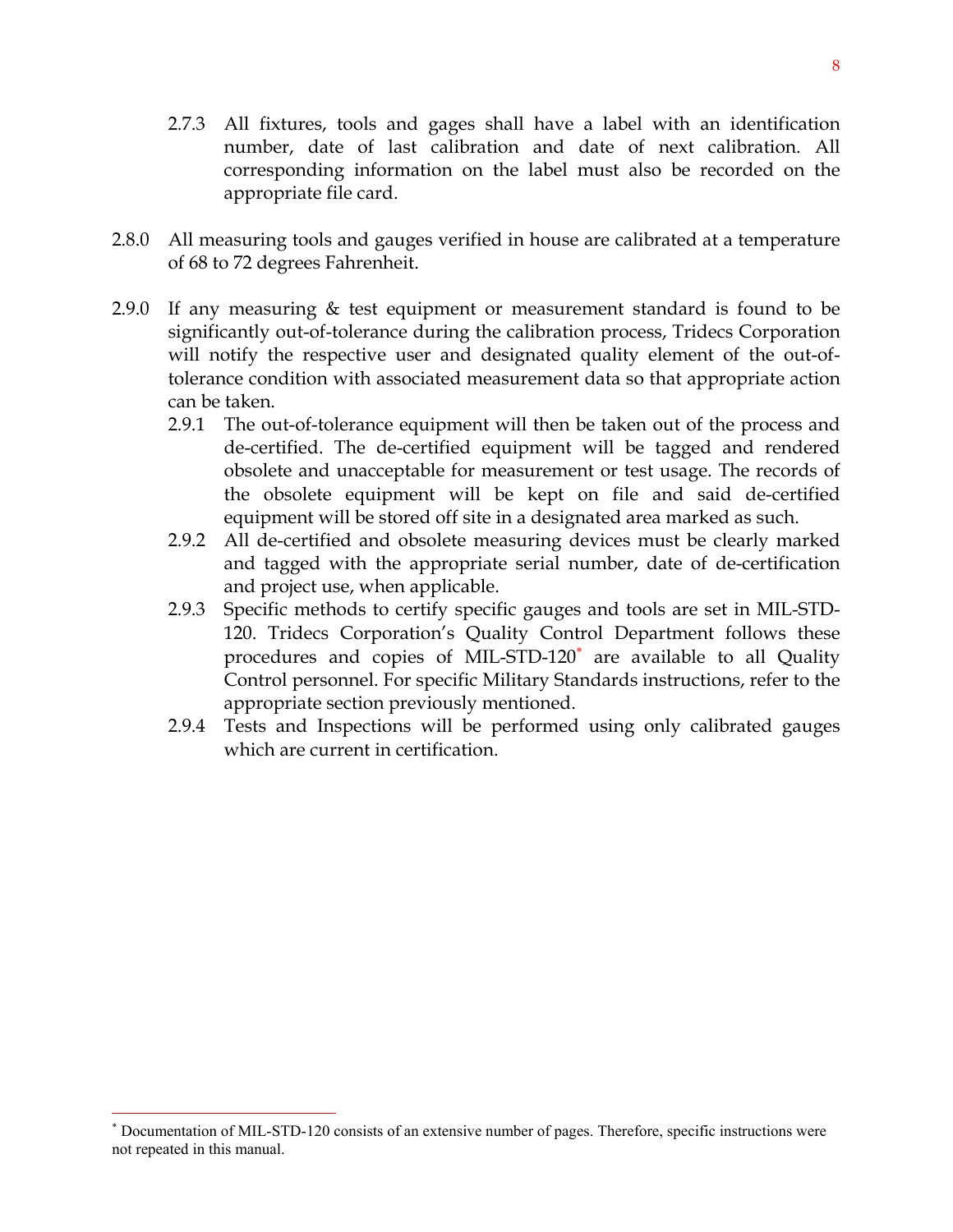#### **INCOMING MATERIALS CONTROL**

3.1.0 All incoming raw materials, finished products & products on the Qualified Products List**,** purchased in compliance with each contract, shall be inspected by the Quality Assurance Department.

3.1.1 Incoming material inspections shall consist of visual comparisons of packing slips against purchase orders and test certificates against required specifications.

- 3.1.2 Dimensional inspections shall be performed on incoming materials when the complexity of the product procured necessitates such actions.
- 3.1.3 All incoming materials must have an Incoming Inspection Report (Exhibit F) with the following items listed:
	- A. Name of Supplier
	- B. Purchase Order Number
	- C. Tridecs Corporation Job Number
	- D. Customer Name
	- E. Number of Pieces; Ordered, Received, Accepted and/or Rejected
- 3.1.4 All items received shall be entered in our Data Base. All related documents including Purchase Order, Drawing(s) and routing sheet must be delivered to the Quality Assurance Department as indications of incoming items requiring inspection.
- 3.1.5 A log of current Chemical and Physical requirements for materials will be maintained by the Quality Assurance Department. All requirements are kept current through an agreement with the Document Center.
- 3.2.0 Accepted incoming materials will be placed in the assigned stock area and identified by Customer, Purchase Order No., Job No and Item No.
- 3.3.0 All non-conforming incoming materials shall be segregated pending disposition by the Materials Review Board. A Non Conforming Material Report (Exhibit H) shall be completed and submitted to the appropriate parties along with a Corrective Action Request (Exhibit I).
	- 3.3.1 All rejected materials will be impounded by Quality Control until the Corrective Action Request has been returned with the written instructions and authorized signature of the Supplier or Customer.
	- 3.3.2 Upon receipt of properly authorized instructions from the Supplier or Customer, the rejected materials will be released per instructions on the Corrective Action Request.
	- 3.3.2 A copy of disposition instructions will be attached to the Non Conforming Material Report and filed in the respective Job File.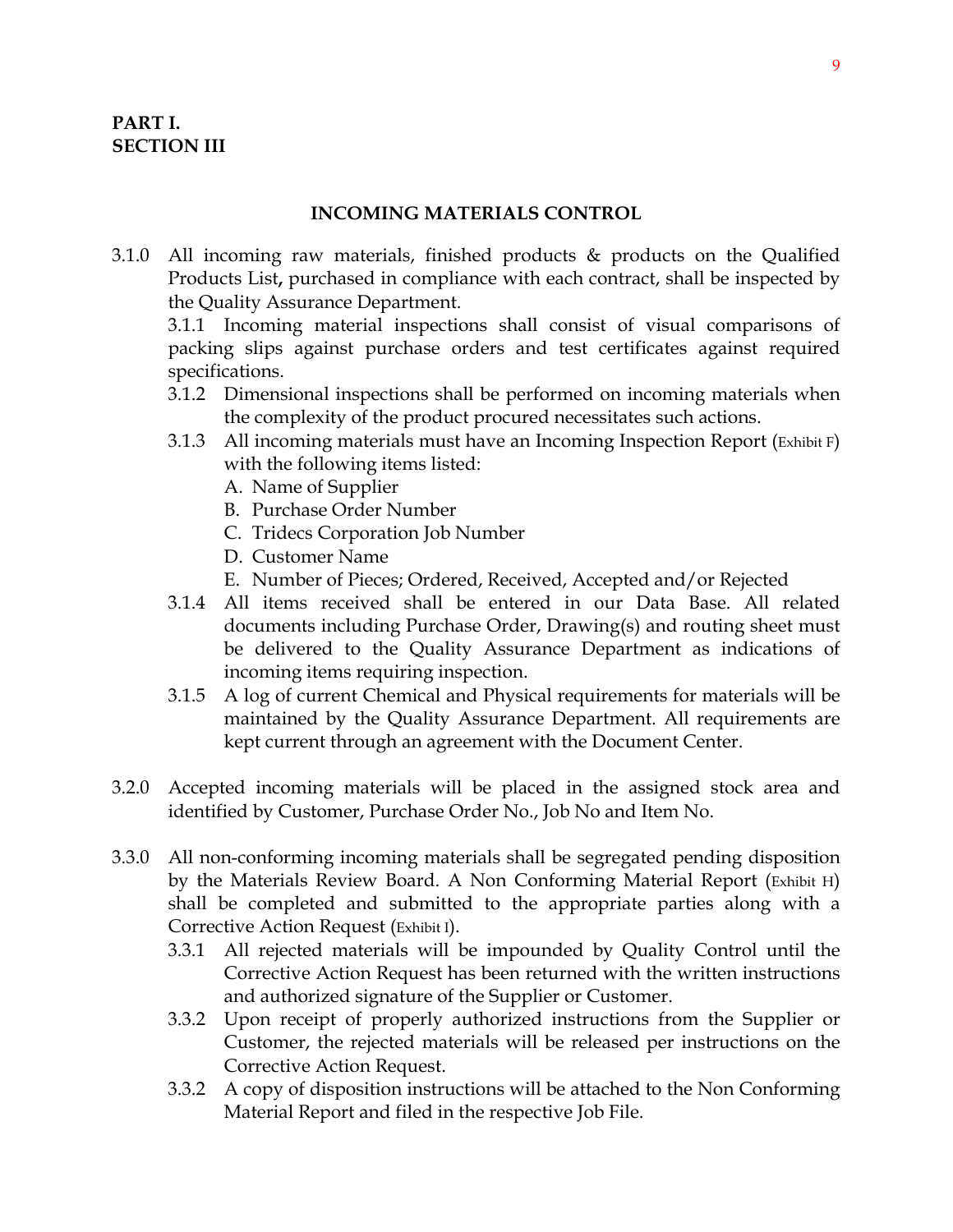- 3.4.0 At the request of the Materials Review Board, the Quality Assurance Supervisor assumes the responsibility for conducting a survey to evaluate the capabilities of a particular supplier.
	- 3.4.1 Upon completion of the survey, the Quality Assurance Supervisor shall compose and file a Supplier Survey Report (Exhibit A).
- 3.5.0 Services and supplies for purposes of general commercial operation shall be procured by Tridecs Corporation approved sources.
	- 3.5.1 Procurement from Customer Approved Sources shall be made in accordance with all contract specifications.
- 3.6.0 Customer's Purchase Orders outline requirements and specifications for the completion of their requested products. Tridecs Corporation's Purchase Orders must contain all of the customer's requirements and specifications when submitting to all sub-tier suppliers.
	- 3.6.1 The Customer's requirements and specifications are to be limited to pertinent information outlined in the customer's Purchase Order to Tridecs Corporation.
	- 3.6.2 The Quality Assurance Supervisor or Tridecs Corporation's President will arrange for a Government Source Inspection at Tridecs Corporation and/or Sub-tier Suppliers when or as required.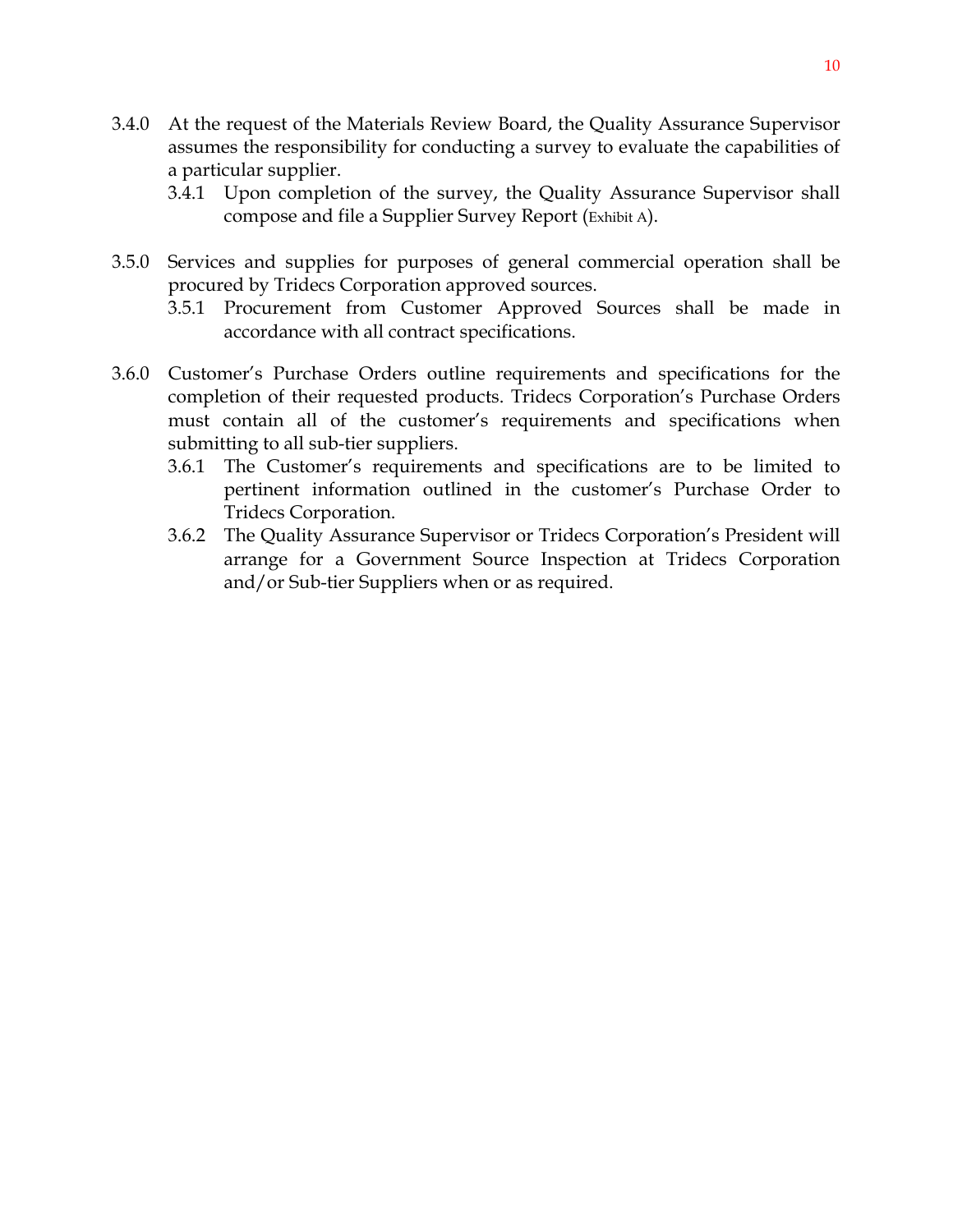#### **SHOP ROUTING**

4.1.0 Shop routing is performed by the Planning Department for both CNC and Conventional machining operations.

- 4.1.1 Shop routing shall include:
	- A. Material type, size and shape
	- B. All inspection points, First Article, In Process, including Sub Tier, and Final.
	- C. Sequence of operations by department
	- D. Date and signature upon completion of each routed operation
- 4.1.2 Revisions to the Shop Routing Sheet (Exhibit M) must be approved, signed and dated by both the Quality Assurance Supervisor and Planner.
- 4.1.3 Shop routing information will be kept on file in the Data Base and/or in the Planning Department's Part Master File.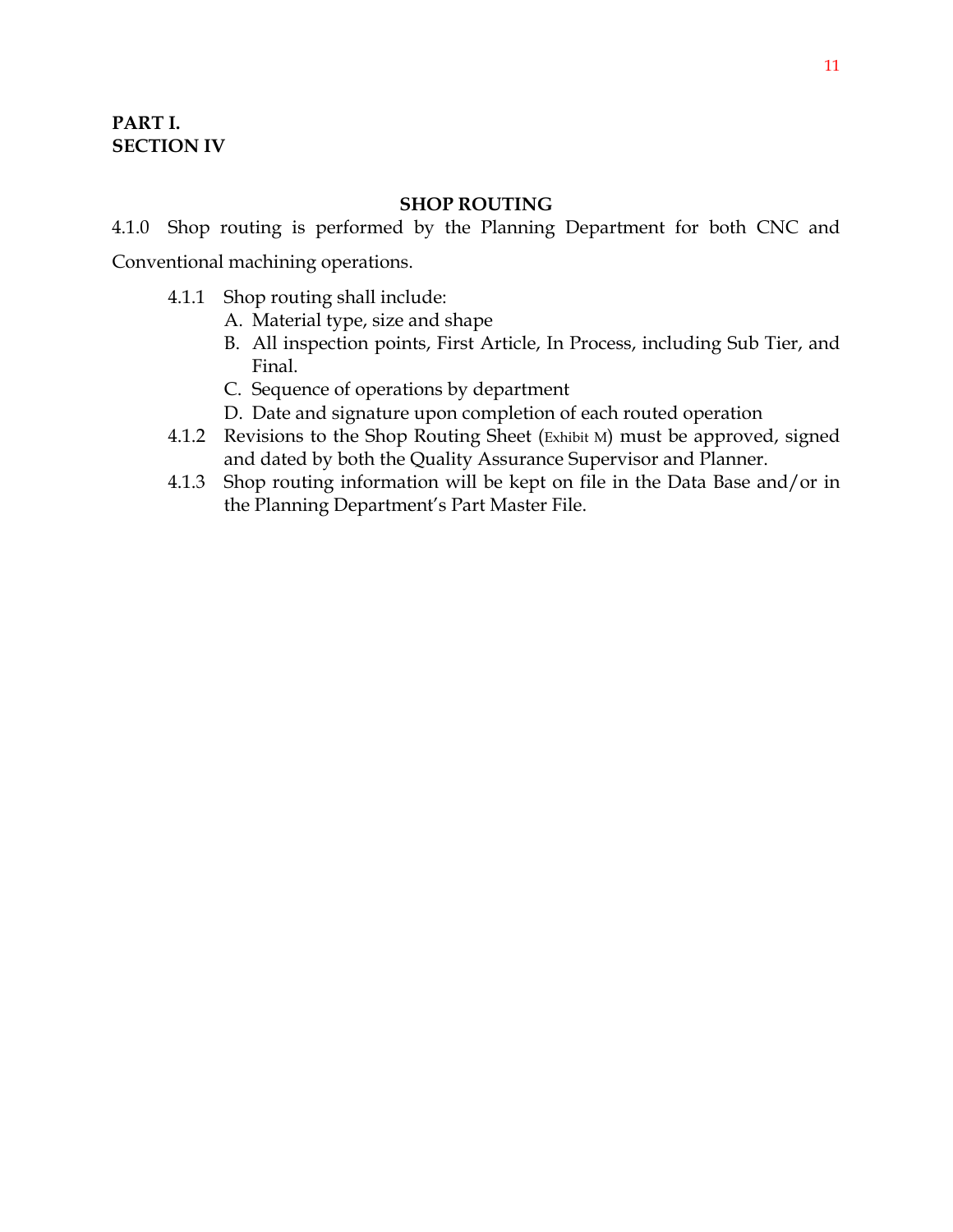#### **FIRST ARTICLE-IN PROCESS-FINAL INSPECTION**

- 5.1.0 First Article Inspections shall be performed at the first part of every operation as indicated by the Routing Sheet. (Exhibit L)
	- 5.1.1 First Article Inspection Reports for production runs shall be performed by either the Quality Assurance Department or the Supervisor of the Production Department. Inspection shall be completed in accordance with MIL-STD-105E reflecting positive identification of who performed the inspection. (Exhibit C)
	- 5.1.2 No production runs shall be executed until First Article Inspection has been completed and found to be acceptable.
	- 5.1.3 If the complexity of a non production part dictates that a First Article Inspection is to be performed, it shall be defined by the inspection procedure on the Routing Sheet.
- 5.2.0 After First Article Inspection acceptance, In Process Inspections shall be performed by the Quality Assurance Department at intervals dictated by the Routing Sheet to provide early detection of processes producing non conforming material.
	- 5.2.1 In Process Inspection Reports (Exhibit D) include the following information:
		- A. Number of Pieces Accepted
		- B. Number of Pieces Rejected
		- C. Nature of Defects
		- D. Basic Causes of Rejection
		- E. Date of Inspection
		- F. Positive ID of Inspector
	- 5.2.2 In Process Inspection Reports shall be completed by the Quality Assurance Department in accordance with: MIL-STD-105E Sampling Plan. (See MIL-STD-105E, 4.5 thru 4.12.2)
- 5.3.0 All items rejected by First Article or In Process Inspections shall be clearly identified with a RED TAG. Identifying tags shall indicate current condition of rejected product. (Exhibit G)
	- 5.3.1 All rejected items or any portion thereof may be moved along with remaining product lot to be used as set up pieces in subsequent operations.
- 5.4.0 All finished products shall be moved to the Quality Assurance Department for Final Inspection per direction of the Routing Sheet.
	- 5.4.1 Final Inspection Reports (Exhibit E) shall be filed in the Quality Assurance Department by Job and Part Numbers with positive ID of the Inspector.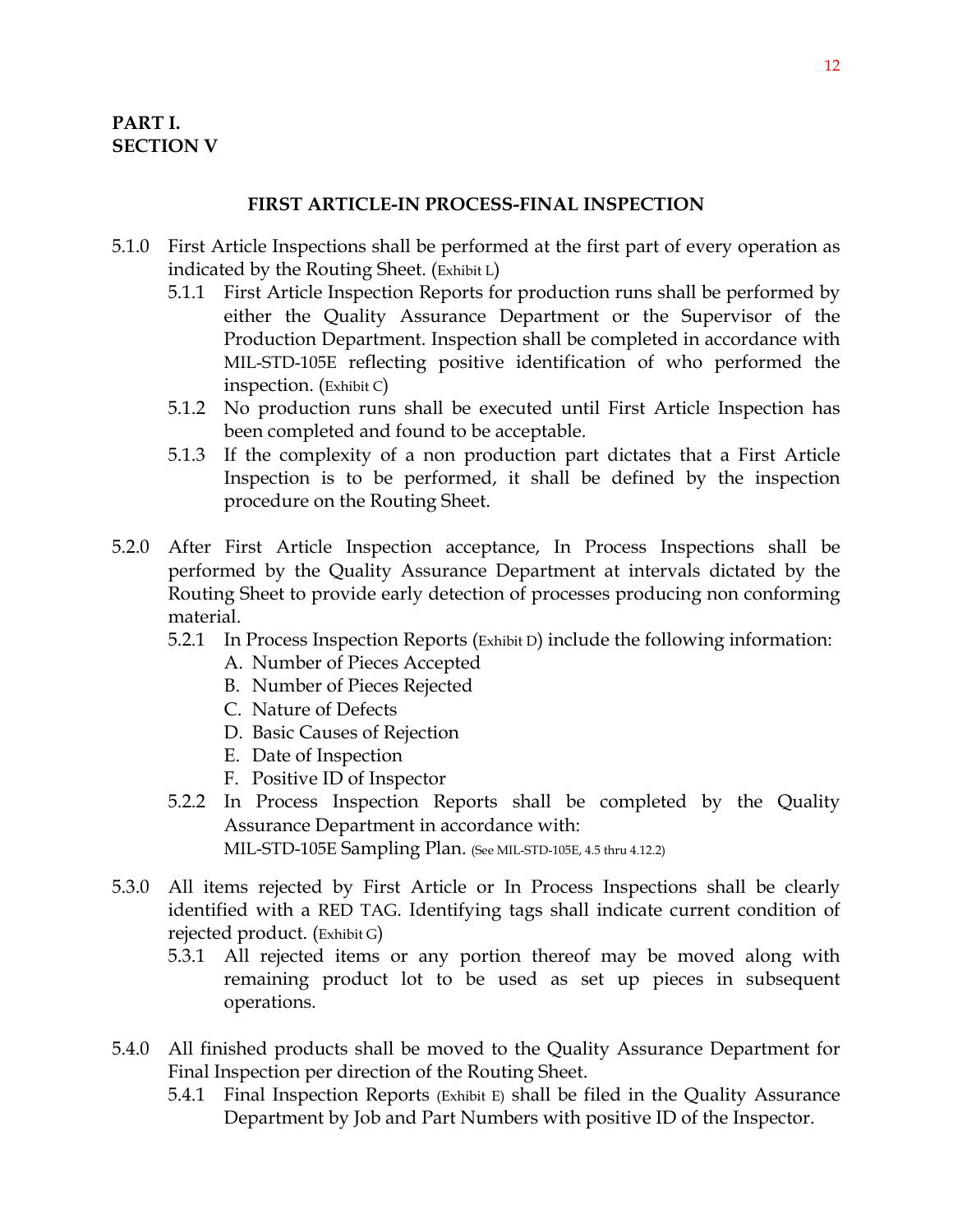- 5.5.0 All inspection records shall be retained in the Quality Assurance Department for a period of five (5) years and shall be available for review upon request. All customers concerned will be notified six months prior to the expiration of the data period noted on the record storage container.
- 5.6.0 Special processes for Quality Assurance Procedures shall be implemented by the Quality Assurance Department when deemed necessary by contract specifications or as noted by the Routing Sheet
	- 5.6.1 A Certificate of Compliance (Exhibit L) shall be issued with all products having undergone Quality Assurance Special Processes.
- 5.7.0 One set of Inspection Stamps has been issued to the Quality Assurance Department. The Department consists of a Quality Assurance Supervisor and one or more Inspectors.
	- 5.7.1 The following Inspection Reports shall be signed and stamped either by an inspector or the Quality Control Supervisor:
		- A. First Article, Report,
		- B. Final Inspection Report,
		- C. Incoming Material Report,
		- D. Non-conforming Material Report
		- E. Corrective Action Request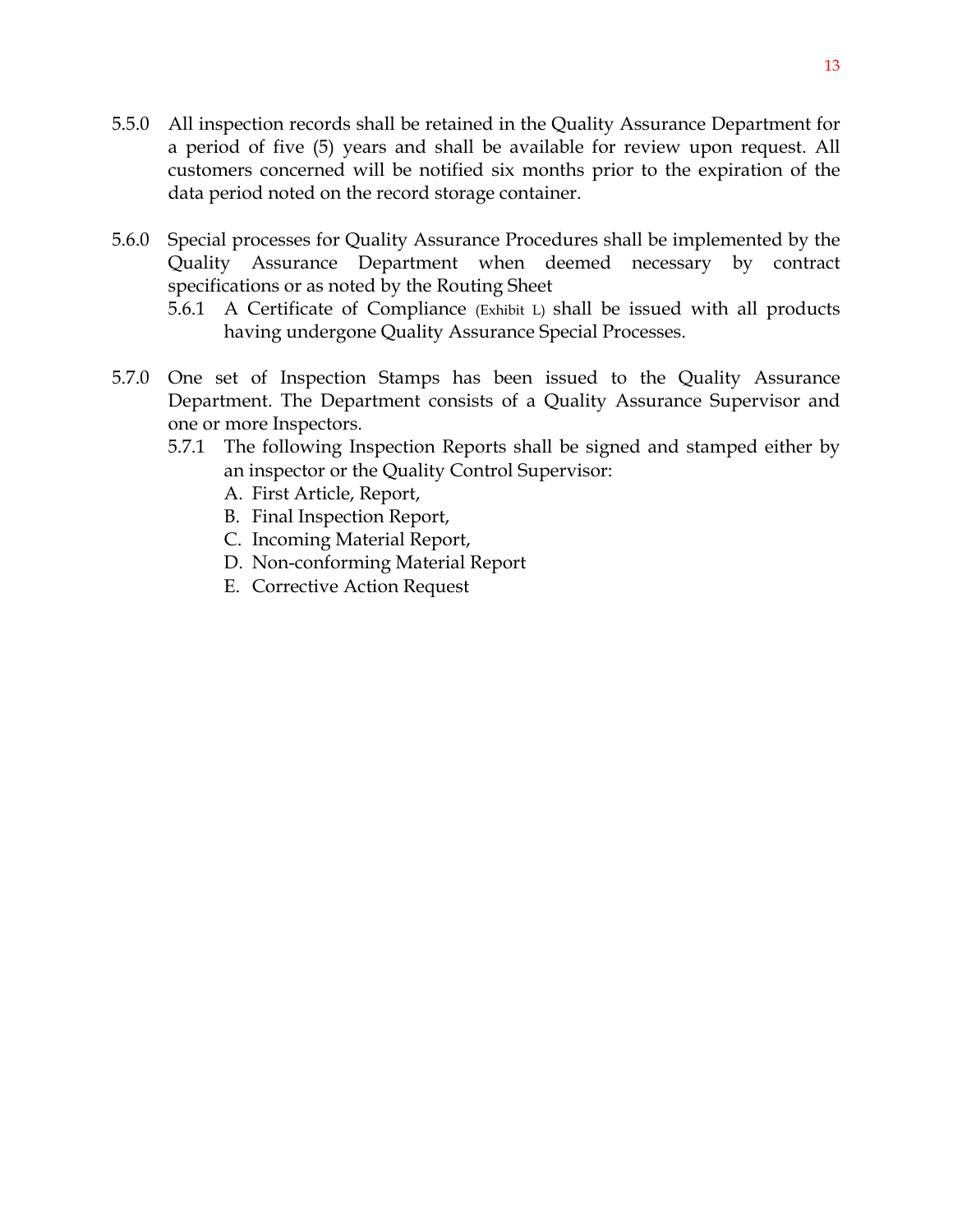#### **PART I. SECTION VI**

#### **NON-CONFORMING MATERIAL**

- 6.1.0 During the inspection process any part(s) or materials which do not conform to drawing specifications shall be reported on a Nonconforming Materials Report (Exhibit H) by the Quality Assurance Department. A Corrective Action Request (Exhibit I) must also be completed and sent with the Nonconforming Materials Report for instructions. All rejected parts will be controlled by the Quality Assurance Department until proper corrective instructions have been received.
	- 6.1.1 Materials or parts which do not conform to the customer's instructions as stated on the Purchase Order are reported on the Nonconforming Materials Report and the Corrective Action Request and sent to either internal Departments or External (suppliers) companies as stated.
	- 6.1.2 The above stated reports (NCMR & CAR) must be approved by the. Quality Assurance Supervisor and Tridecs Corp. President prior to distribution to the proper departments or sub-tier suppliers. When the Corrective Action Request (CAR) is returned, it is reviewed by the Quality Assurance Supervisor and Tridecs Corporation President for approval.
	- 6.1.3 The new guidelines or corrections are formally documented and a copy of all correspondence is sent to: Internal Department Supervisor, Sub Tier Supplier, Quality Assurance Supervisor and Tridecs Corporation President.
	- 6.1.4 All rejected materials will be placed under the control of the Quality Assurance Department until the proper written instructions are received and documented.
	- 6.1.5 Copies of the Nonconforming Materials and the Corrective Action Requests will be filed in the respective job file(s), and Quality Assurance Department Files.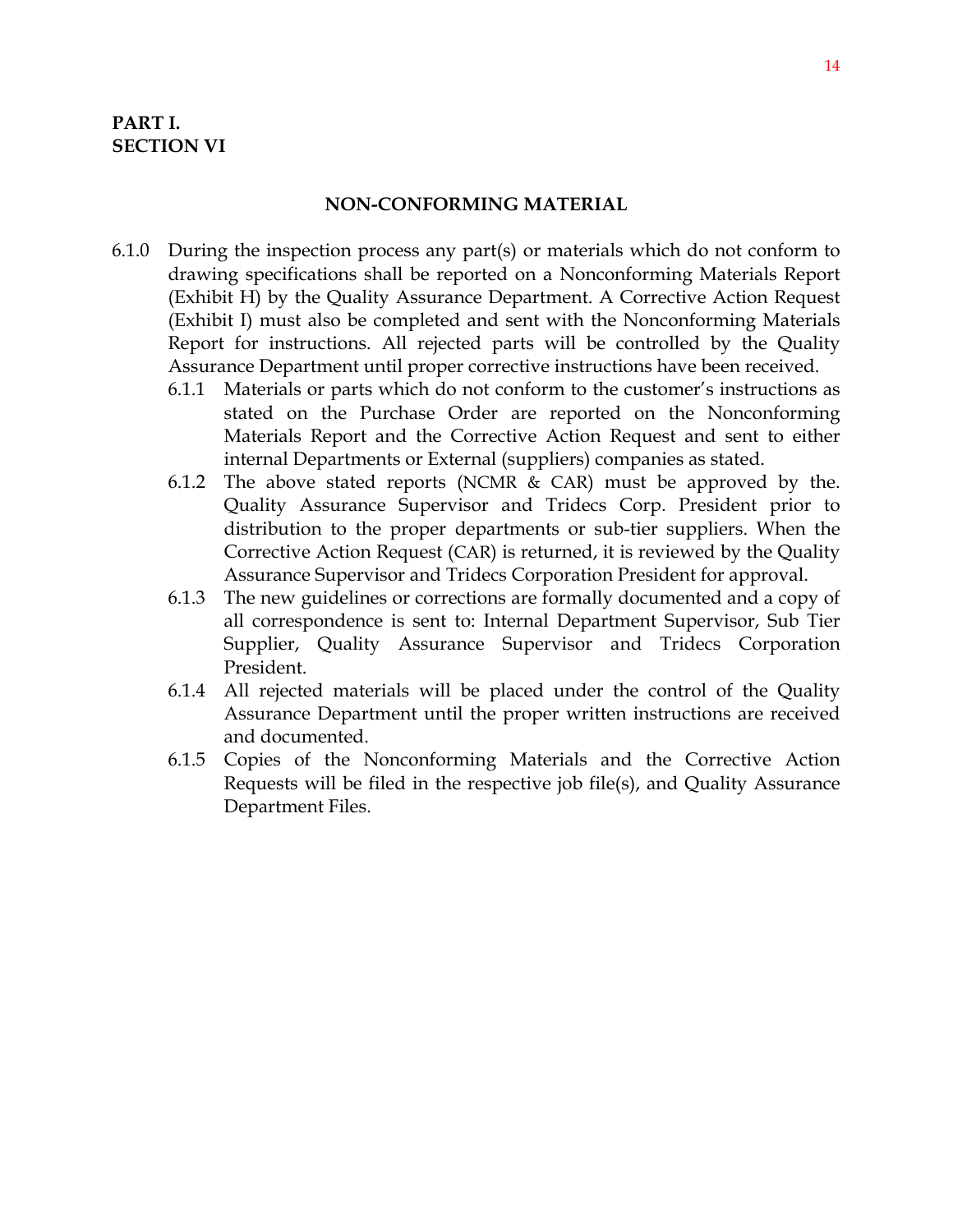#### **PART I. SECTION VII**

#### **PACKAGING AND SHIPPING CONTROL**

- 7.1.0 The Quality Assurance Department prescribes and oversees all packaging procedures. The Quality Assurance Supervisor is responsible for assuring that periodic inspection of packaged products is completed prior to final shipment.
	- 7.1.1 All products shall be packaged in a manner preventing physical damage, deterioration and/or substitution.
	- 7.1.2 Packaging products shall be clearly marked identifying receiving customer and/or part numbers where applicable.
	- 7.1.3 In accordance with contract specifications, test reports, special samples, and/or special shipping instructions.
	- 7.1.4 Customer orders shall not be shipped until all shipping papers and instructions are identified and processed.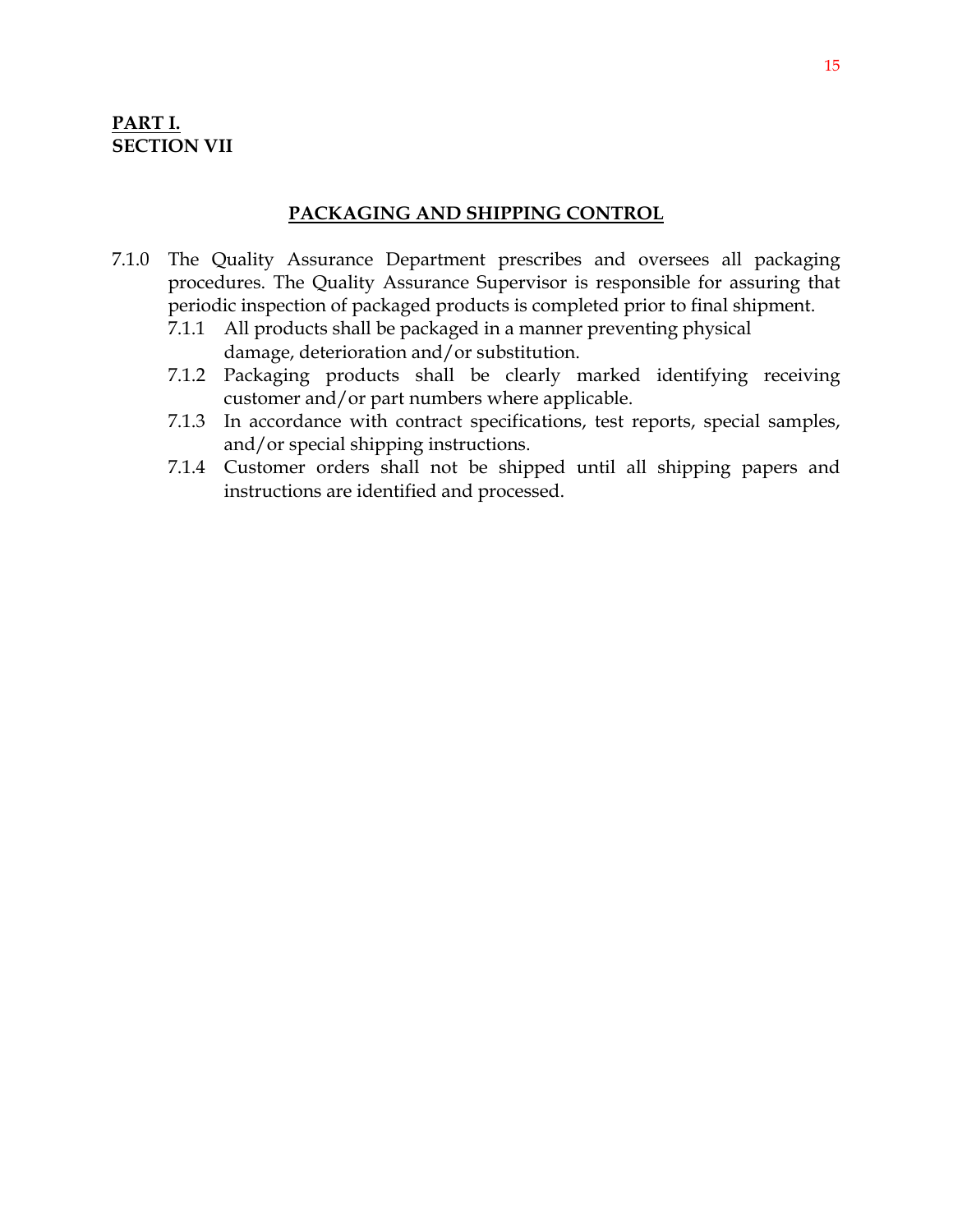#### **PART I. SECTION VIII**

#### **CONTRACT REVIEW AND CONTROL**

- 8.1.0 Contracts are received by the Operations Manager.
- 8.2.0 Contract requirements are reviewed and matched to the data base file by the Operations Manager.
	- 8.2.1 All Purchase Order numbers, terms, delivery schedules and revision levels shall be verified by Quotation Control and forwarded to Production Control for review of special purchase order requirements.
- 8.3.0 The Production Department shall review special purchase order requirements to include those requirements on shop traveler.
- 8.4.0 The original copy of the contract shall be maintained in a master file by Administration.
- 8.5.0 A duplicate of the contract shall be filed in the Quality Assurance Department as a document to be used by Production and Quality Assurance.
- 8.6.0 All records of contracts and travelers shall be kept for a minimum of five (5) years. All customers concerned will be notified six months prior to the expiration of the data period noted on the record storage container.
- 8.7.0 Design revisions and specifications changes shall be documented on all drawings and accompanying work orders with effective date of change and identification of authorized personnel.
- 8.8.0 Obsolete drawings shall be clearly marked "OBSOLETE" and filed in a segregated Master File.
- 8.9.0 The Quality Assurance Supervisor shall be notified of any changes in contract specifications.
- 8.10.0 For purposes of confidentiality proprietary documents and parts shall be maintained in a locked safe upon customer request.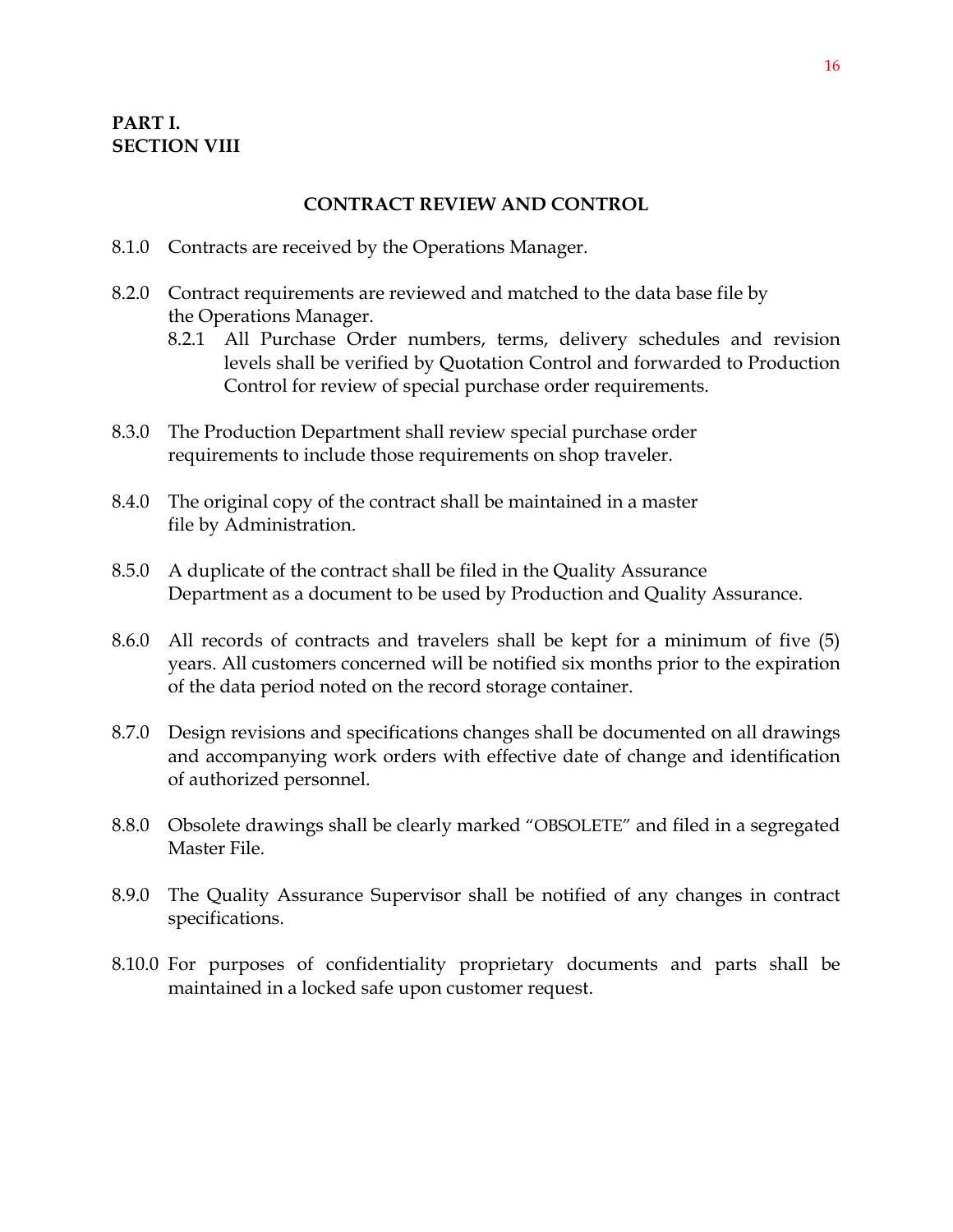#### **GOVERNMENT FURNISHED MATERIAL**

9.1.0 All material furnished by the Government or Agency of The Government shall be handled in the following manner:

- 9.1.1 Complete visual inspection upon receipt of material to verify no damage occurred during transit and that proper material was received per accompanying purchase order.
- 9.1.2 Inspections to be done periodically to insure adequate storage conditions and to guard against damage from handling and deterioration during storage.
- 9.1.3 Functional testing is to be completed before and/or after installation as required by contract to determine satisfactory operation.
- 9.1.4 Verification of quantity, identification and protection from improper use or disposition must be accomplished.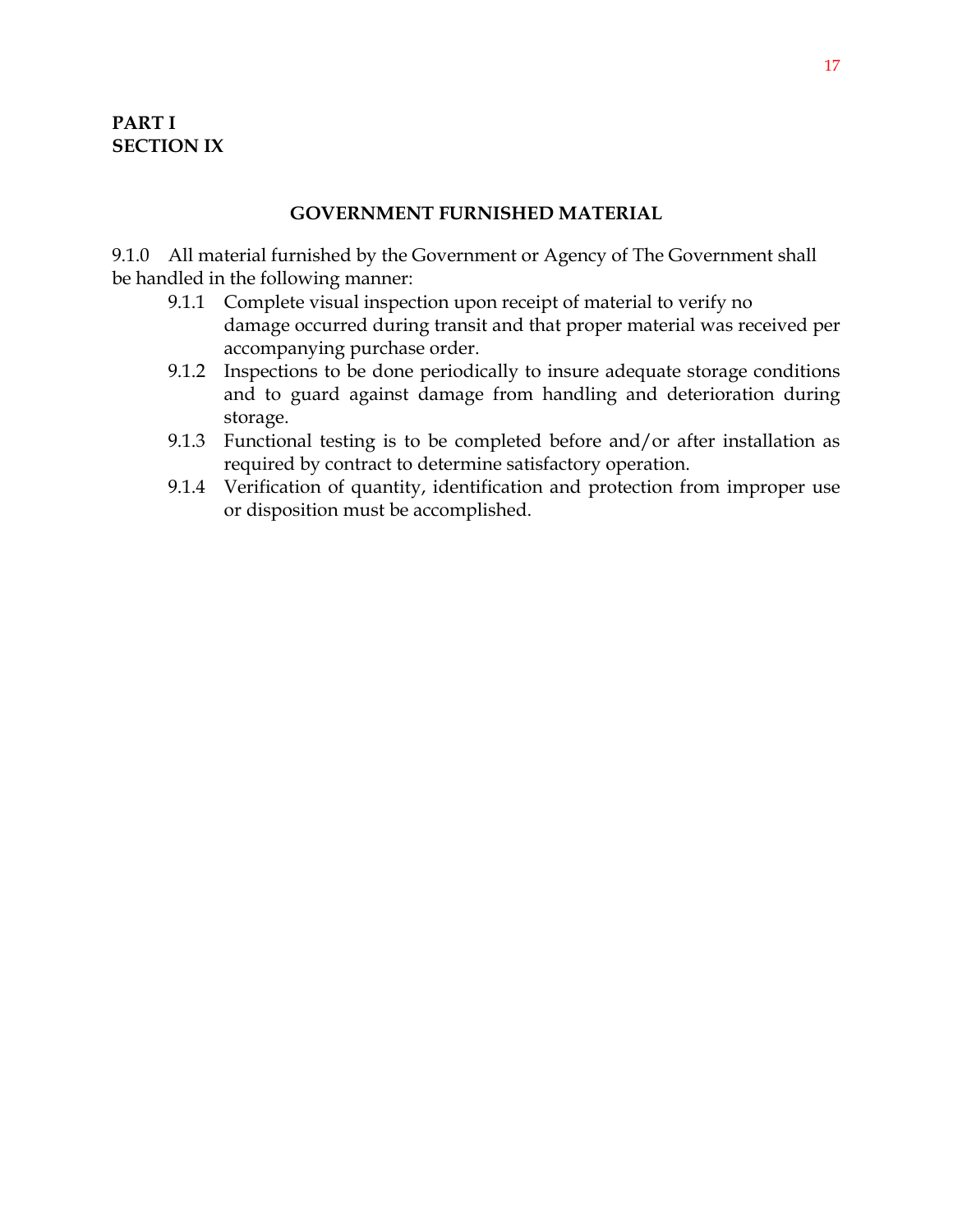#### **DAMAGED GOVERNMENT FURNISHED MATERIAL**

- 10.1.0 Tridecs Corporation shall report to the Government representative any Government furnished material that is damaged or malfunctions during or after installation. Tridecs Corporation shall determine and record probable cause and necessity for withholding material from use.
	- 10.1.1 A Corrective Action Request (Exhibit I) will be completed and forwarded to the proper Government authority for proper disposition of the damaged or malfunctioning material(s).
	- 10.1.2 A copy of the Corrective Action Request containing the written instructions shall be filed in the appropriate job file.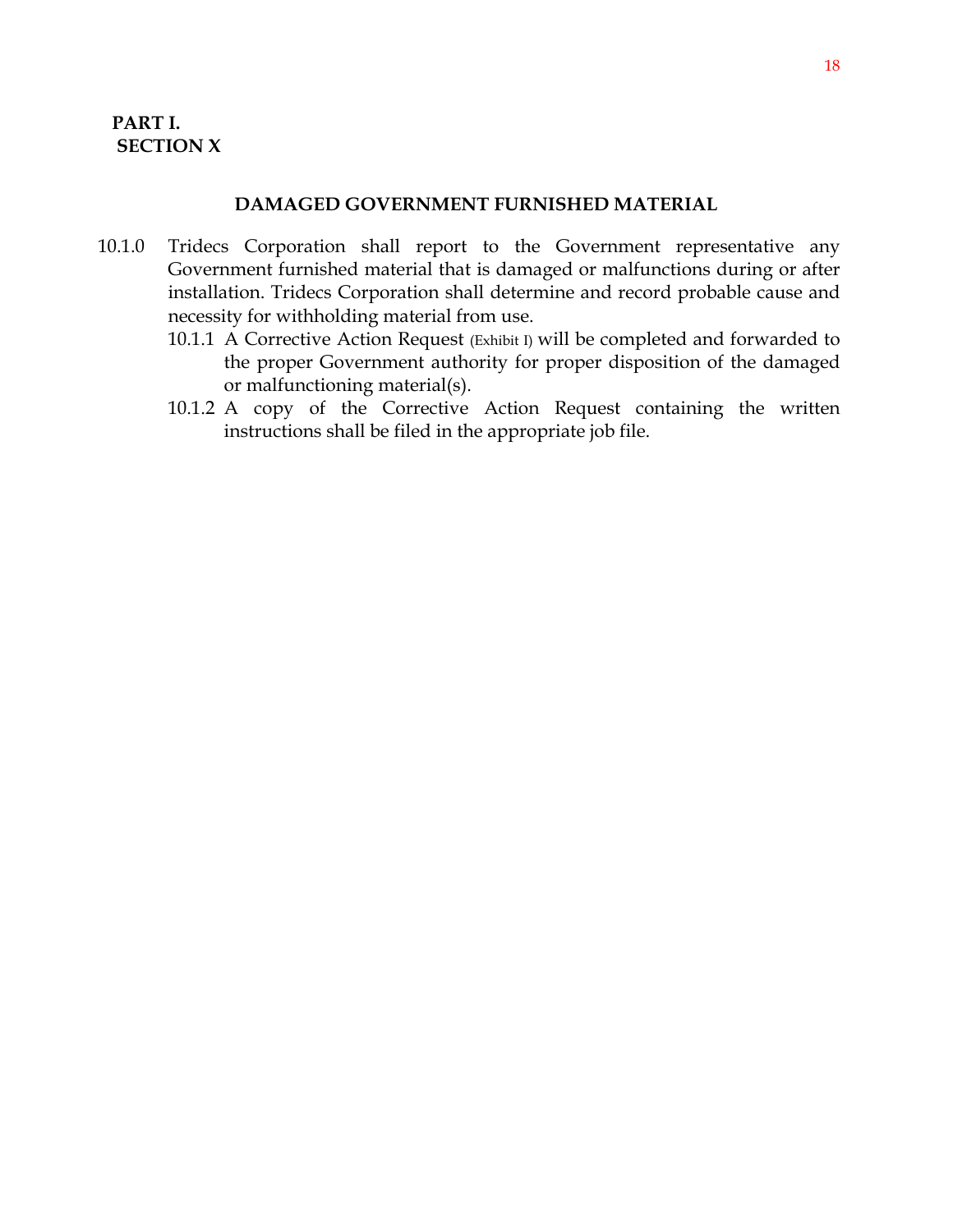#### **CORRECTIVE ACTION REQUIREMENTS**

11.1.0 Throughout the Inspection Process materials, parts and services by subcontractors may be identified as nonconforming. Under this condition, Tridecs Corporation will require completion of specific written instructions on a Corrective Action Request (Exhibit I). The Quality Control Supervisor is responsible for assuring the form is issued to the respective company concerned. It is also the responsibility of the Quality Control Supervisor to assure proper and timely response of all Corrective Action Requests outstanding. A log must be maintained of all outstanding requests containing the following information:

- A. Date Issued
- B. Company, Individual or entity issued
- C. Reason for issue
- D. Follow up dates
- E. Date returned and file closed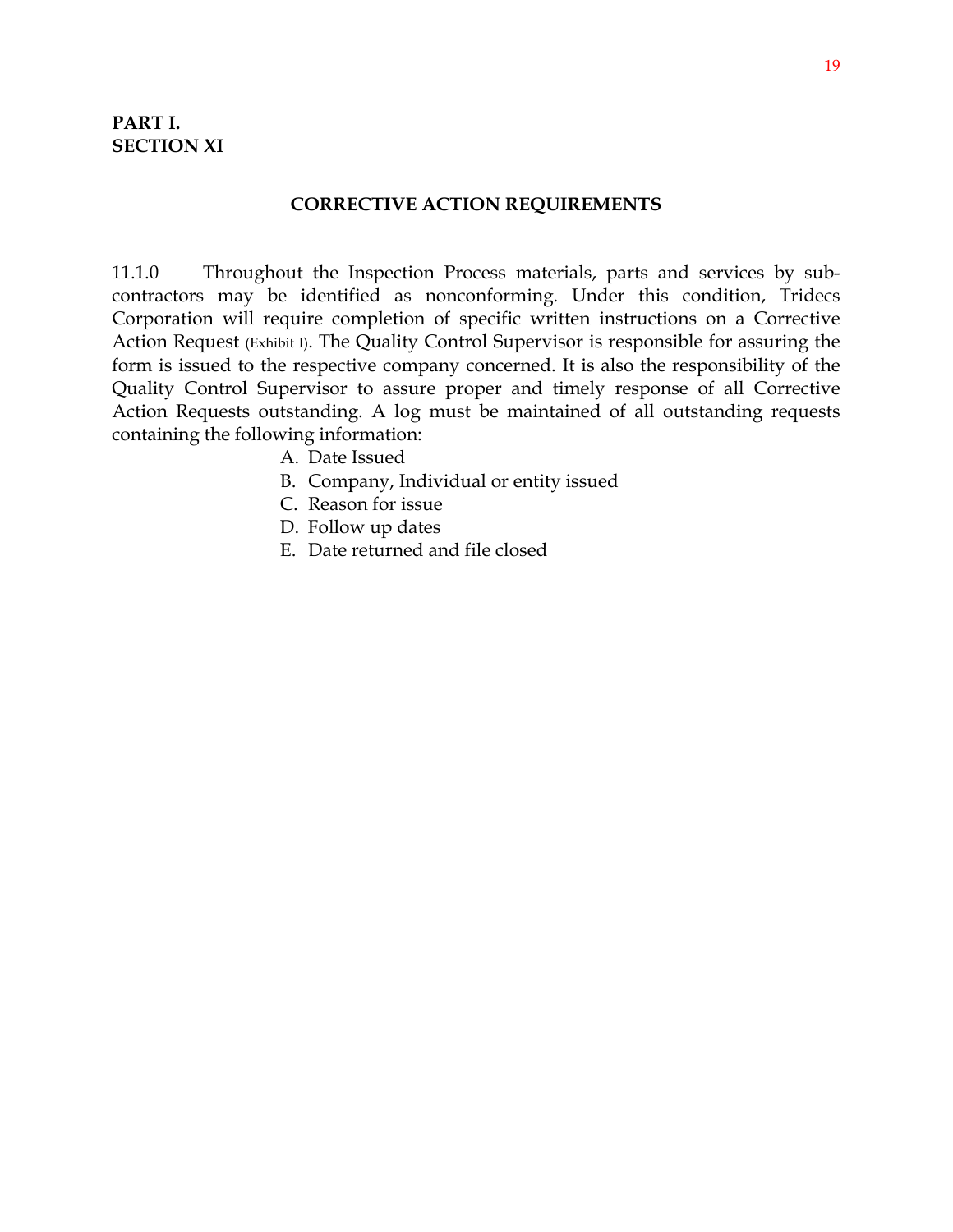# **PART II, SECTION I**

#### **REVISIONS (UPDATES) TO QUALITY ASSURANCE MANUAL**

#### **DATE** DESCRIPTION REVISIONS

| $02/05/87$ -Original Design.                                   |  | 1.1  |
|----------------------------------------------------------------|--|------|
| 12/09/88-Add routing sheet                                     |  | 2.1  |
| 12/12/88-Add organization chart.                               |  | 2.2  |
| 12/20/89-Compliance to MIL-I-45208A.                           |  | 3.1  |
| 02/15/90-Additions to Westinghouse                             |  | 4.1  |
| 02/19/93-Lockheed Audit - Add Section IV.                      |  | 5.1  |
| 06/30/94-Change in Management Designations                     |  | 6.1  |
| 03/31/95-Rewrite verbiage of entire manual                     |  | 7.1  |
| 06/07/95-Redesign Forms & Add To Disk                          |  | 7.2  |
| 10/02/96-Revised Forms and Updated Disk (Windows - 95).        |  | 8.1  |
| 05/12/97-Procedures Rewrite & Added New Forms                  |  | 9.1  |
| 06/12/98-Procedures change (1.2.7, 5.5.0, 8.6.0) Retention     |  | 10.1 |
| 06/16/98-Reference to revisions changed                        |  | 10.2 |
| 07/15/98-Page numbering system changed                         |  | 10.3 |
| 07/17/98-Page Format and font type changes                     |  | 10.4 |
| 03/10/99-Documentation Revisions-Upgrade to Windows 98         |  | 11.1 |
| 04/25/00-Documentation Revisions/index changes                 |  | 12.1 |
| 05/09/01-Review Board & Revision Pages Changes                 |  | 13.1 |
| 07/31/01-Revised Several Forms in Forms Section of the Manual  |  | 13.2 |
| 02/13/02-Reviewed and revised forms Corrective Action Request, |  |      |
| Gauge Control Record and Non-Conforming Material Report        |  | 14.1 |
| 02/14/02-Revised and corrected verbiage per compliance         |  |      |
| Audit in Section I through XI of Part I                        |  | 14.2 |
| 02/27/02-Revised Page Format and Type Style                    |  | 14.3 |
| 04/16/02-Changed Title Page and E-Mail format                  |  | 14.4 |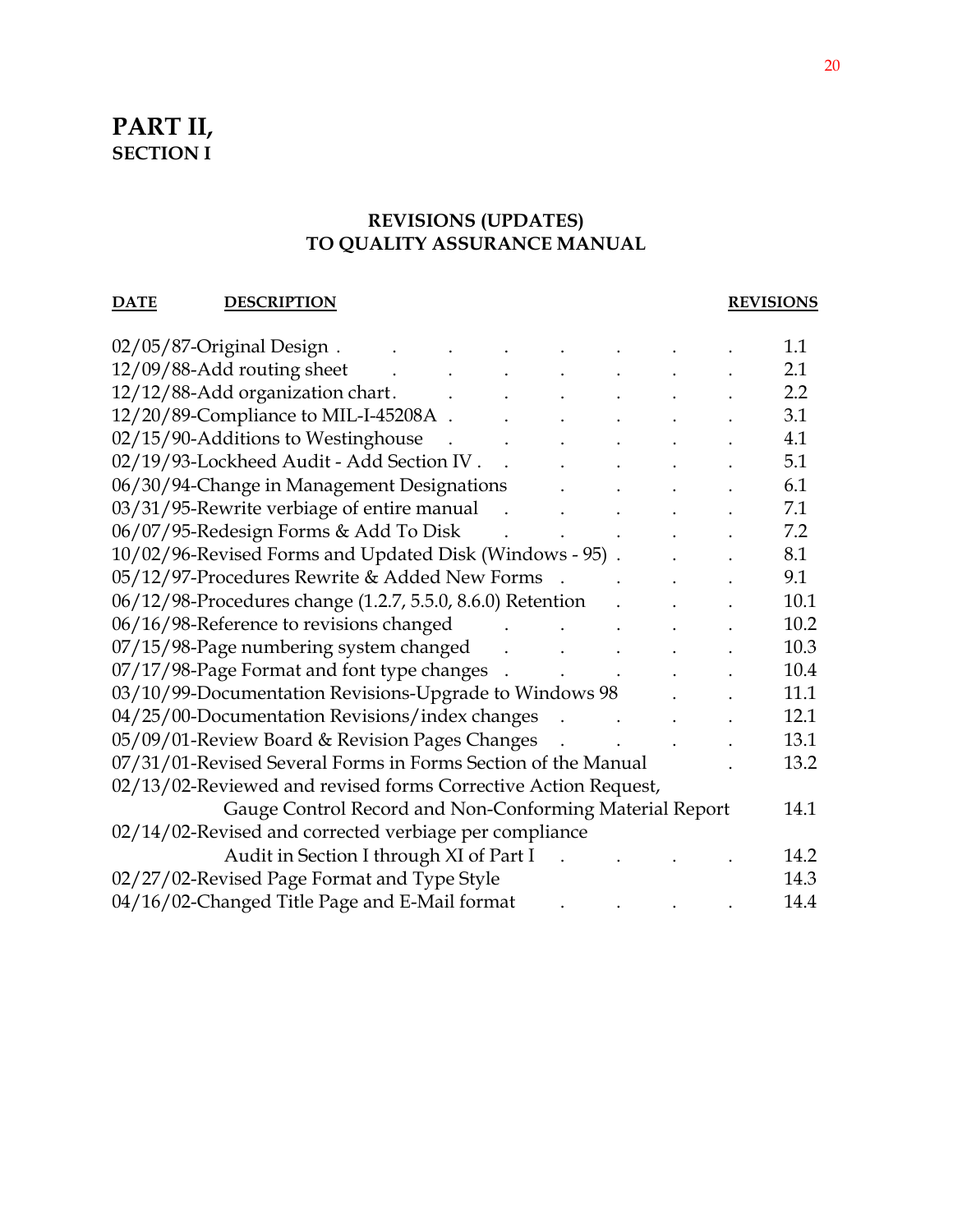# **PART II SECTION II**

# **APPENDIX EXHIBITS (A) THROUGH (N)**

| Vendor Survey Report (page 1) (Contract of the contract of the contract of the contract of the contract of the contract of the contract of the contract of the contract of the contract of the contract of the contract of the |                                                                                                               |  |  |              |
|--------------------------------------------------------------------------------------------------------------------------------------------------------------------------------------------------------------------------------|---------------------------------------------------------------------------------------------------------------|--|--|--------------|
| Vendor Survey Report (page 2) (Case Contract Contract Contract Contract Contract Contract Contract Contract Co                                                                                                                 |                                                                                                               |  |  |              |
| <b>First Article Inspection Report</b>                                                                                                                                                                                         | $\mathcal{L} = \{x_1, \ldots, x_n\}$ and $\mathcal{L} = \{x_1, \ldots, x_n\}$ and $\mathcal{L} = \mathcal{L}$ |  |  |              |
| In Process Inspection Report and the contract of the contract of the contract of the contract of the contract of the contract of the contract of the contract of the contract of the contract of the contract of the contract  |                                                                                                               |  |  | D            |
| Final Inspection Report and the contract of the contract of the contract of the contract of the contract of the contract of the contract of the contract of the contract of the contract of the contract of the contract of th |                                                                                                               |  |  | E            |
| Incoming Inspection Report (Materials - Hardware - Tool). The common contract of the common contract of the co                                                                                                                 |                                                                                                               |  |  | $\mathbf{F}$ |
| Condition Tags (Approved - Rework - Reject) (Condition Tags (Approved - Rework - Reject)                                                                                                                                       |                                                                                                               |  |  | G            |
| Nonconforming Material Report H                                                                                                                                                                                                |                                                                                                               |  |  |              |
| Corrective Action Request I                                                                                                                                                                                                    |                                                                                                               |  |  |              |
| Gauge Control Record (Capture Cauge Control Record Control Cauge Control Record                                                                                                                                                |                                                                                                               |  |  | $J_{-}$      |
|                                                                                                                                                                                                                                |                                                                                                               |  |  | K            |
| Certificate of Compliance . The contract of compliance in the contract of the contract of the contract of the contract of the contract of the contract of the contract of the contract of the contract of the contract of the  |                                                                                                               |  |  | $\mathbf{L}$ |
| Shop Routing Sheet . The contract of the contract of the state of the contract of the contract of the contract of the contract of the contract of the contract of the contract of the contract of the contract of the contract |                                                                                                               |  |  | M            |
| Continuation Sheet (for all inspection reports) (Continuation Sheet (for all inspection reports)                                                                                                                               |                                                                                                               |  |  |              |
|                                                                                                                                                                                                                                |                                                                                                               |  |  |              |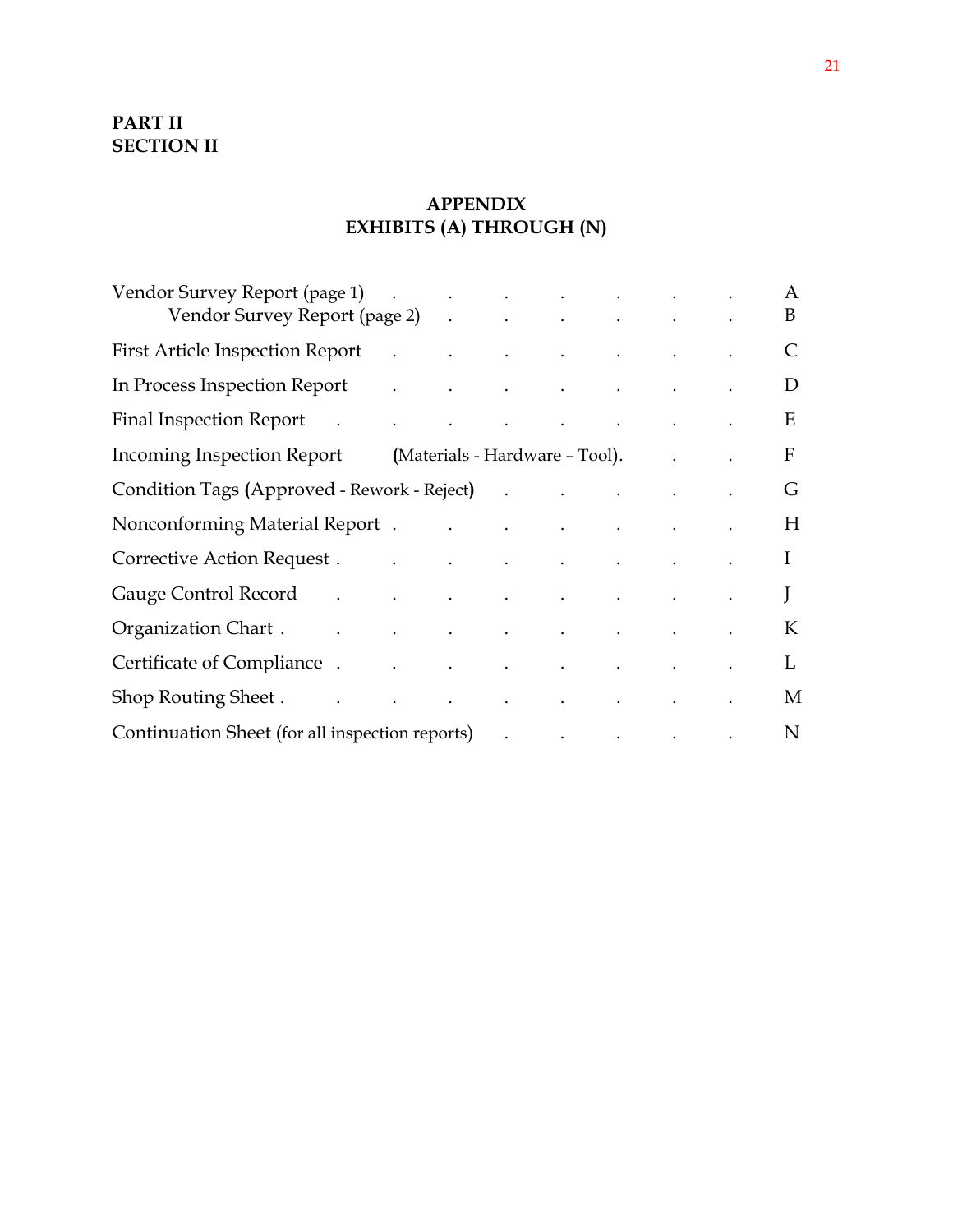

## **TRIDECS' QUALITY PROCUREMENT**

#### **VENDOR SURVEY REPORT**

|                                                     |  | SURVEY CONDUCTED BY TITLE TITLE                                                           |  |                   |  |
|-----------------------------------------------------|--|-------------------------------------------------------------------------------------------|--|-------------------|--|
|                                                     |  | COMPANY NAME & TRADESTYLE                                                                 |  |                   |  |
|                                                     |  |                                                                                           |  |                   |  |
|                                                     |  | TOTAL EMPLOYEES_________ENGINEERING__________PRODUCTION__________OTHER___________         |  |                   |  |
|                                                     |  |                                                                                           |  |                   |  |
|                                                     |  | QUALITY MANUAL: YES____NO____YRS. OF OPERATION_________YRS. IN CUR. LOCATION____________  |  |                   |  |
| PERSONNEL CONTACTED:                                |  |                                                                                           |  |                   |  |
|                                                     |  |                                                                                           |  |                   |  |
|                                                     |  |                                                                                           |  |                   |  |
| SALES MIX: GOVERNMENT _______ % COMMERCIAL _____ %  |  |                                                                                           |  |                   |  |
|                                                     |  |                                                                                           |  |                   |  |
|                                                     |  | DO YOU HAVE A QUALITY MANUAL? YES___NO____IF YES, PLEASE SEND US A COPY                   |  |                   |  |
| DO YOU HAVE AN ORGANIZATION CHART: YES ___ NO       |  |                                                                                           |  |                   |  |
| DO YOU HAVE A FIVE (5) YEAR BUSINESS PLAN: YES NO   |  |                                                                                           |  |                   |  |
|                                                     |  | TO WHAT MILITARY SPECIFICATIONS DO YOU COMPLY: MIL-Q-9858, MIL-I-45208, MIL-55110, OTHER; |  |                   |  |
|                                                     |  |                                                                                           |  |                   |  |
| <b>IS YOUR COMPANY CLEARED FOR CLASSIFIED WORK:</b> |  |                                                                                           |  | $YES$ NO $\qquad$ |  |
| DO YOU HAVE A QUALITY SYSTEM:                       |  |                                                                                           |  | YES NO            |  |
| IS THE SYSTEM DOCUMENTED:                           |  |                                                                                           |  | $YES$ NO $\qquad$ |  |
|                                                     |  | ARE WORK INSTRUCTIONS AND PROCEDURES WRITTEN AND ADEQUATE:                                |  | $YES$ $NO$ $\_$   |  |
| <b>DO YOU RECORD THE RESULTS OF INSPECTION:</b>     |  |                                                                                           |  | $YES$ NO $\qquad$ |  |
| <b>DO YOU USE S.P.C. IN YOUR SYSTEM:</b>            |  |                                                                                           |  | YES NO            |  |
| WHAT METHOD DO YOU USE AS EVIDENCE OF INSPECTION    |  |                                                                                           |  |                   |  |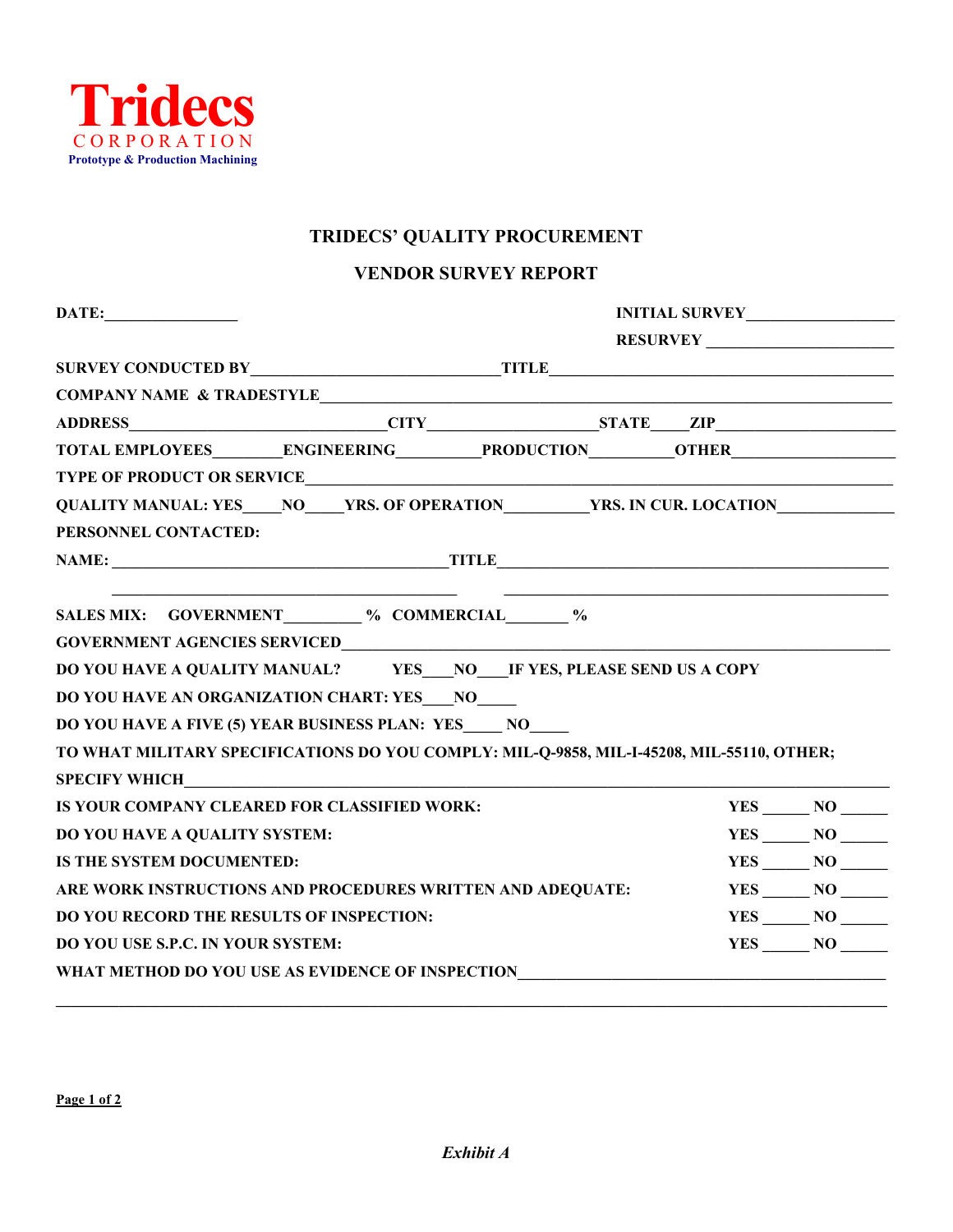| DO YOU HAVE A SYSTEM TO ASSURE THAT ONLY THE LATEST DRAWINGS ARE USED TO THE CORRECT                           |
|----------------------------------------------------------------------------------------------------------------|
| <b>REVISION LEVEL:</b> YES NO                                                                                  |
| DO YOU MEET THE REQUIREMENTS OF ISO-9002: YES NO                                                               |
| DO YOU MEET THE REQUIREMENTS OF MIL-STD-45662: YES NO                                                          |
| DO YOU HAVE A SYSTEM TO ASSURE CONTROL OF NONCONFORMING MATERIAL OR PROCESSES:                                 |
| $YES$ NO                                                                                                       |
|                                                                                                                |
|                                                                                                                |
| WHO DO YOU USE FOR CALIBRATION OF EQUIPMENT:                                                                   |
|                                                                                                                |
| WHO DO YOU USE FOR CHEMICAL ANALYSIS AND CERTIFICATION: ________________________                               |
|                                                                                                                |
| PLEASE LIST AT LEAST THREE CUSTOMERS FOR REFERENCE:                                                            |
|                                                                                                                |
|                                                                                                                |
|                                                                                                                |
| RESULTS OF SURVEY: SATISFACTORY ____ UNSATISFACTORY _____ RESURVEY NEEDED ______                               |
|                                                                                                                |
|                                                                                                                |
|                                                                                                                |
|                                                                                                                |
| Attach all additional information or fact sheets                                                               |
|                                                                                                                |
| ADDITIONAL SURVEY COMMENTS: Universe and the set of the set of the set of the set of the set of the set of the |
|                                                                                                                |
|                                                                                                                |
|                                                                                                                |
| VENDOR APPROVED _________ VENDOR DISAPPROVED _________ UNDER CONSIDERATION _______                             |
|                                                                                                                |
|                                                                                                                |
| <b>SIGNATURE</b><br><b>DATE</b>                                                                                |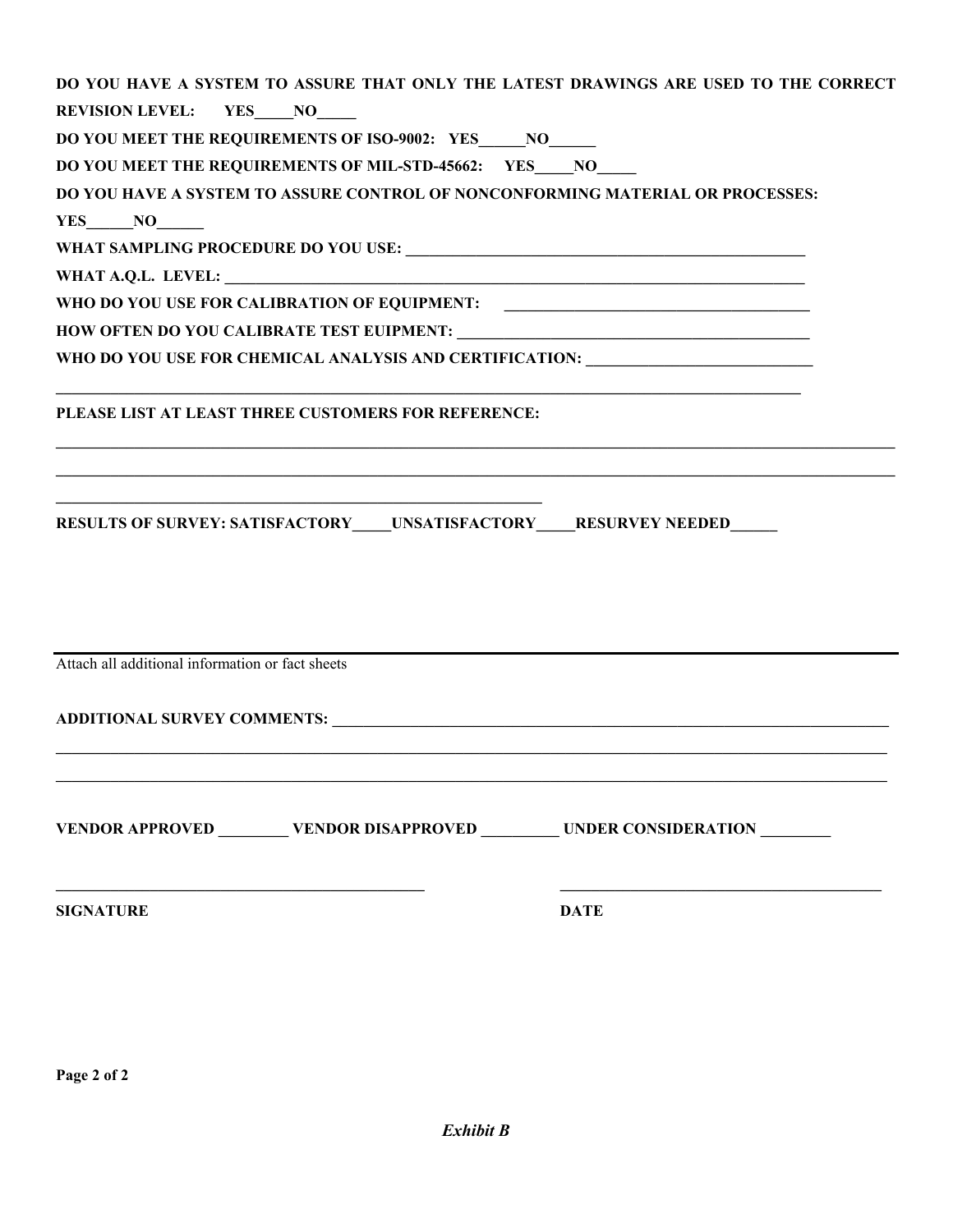

*Exhibit C*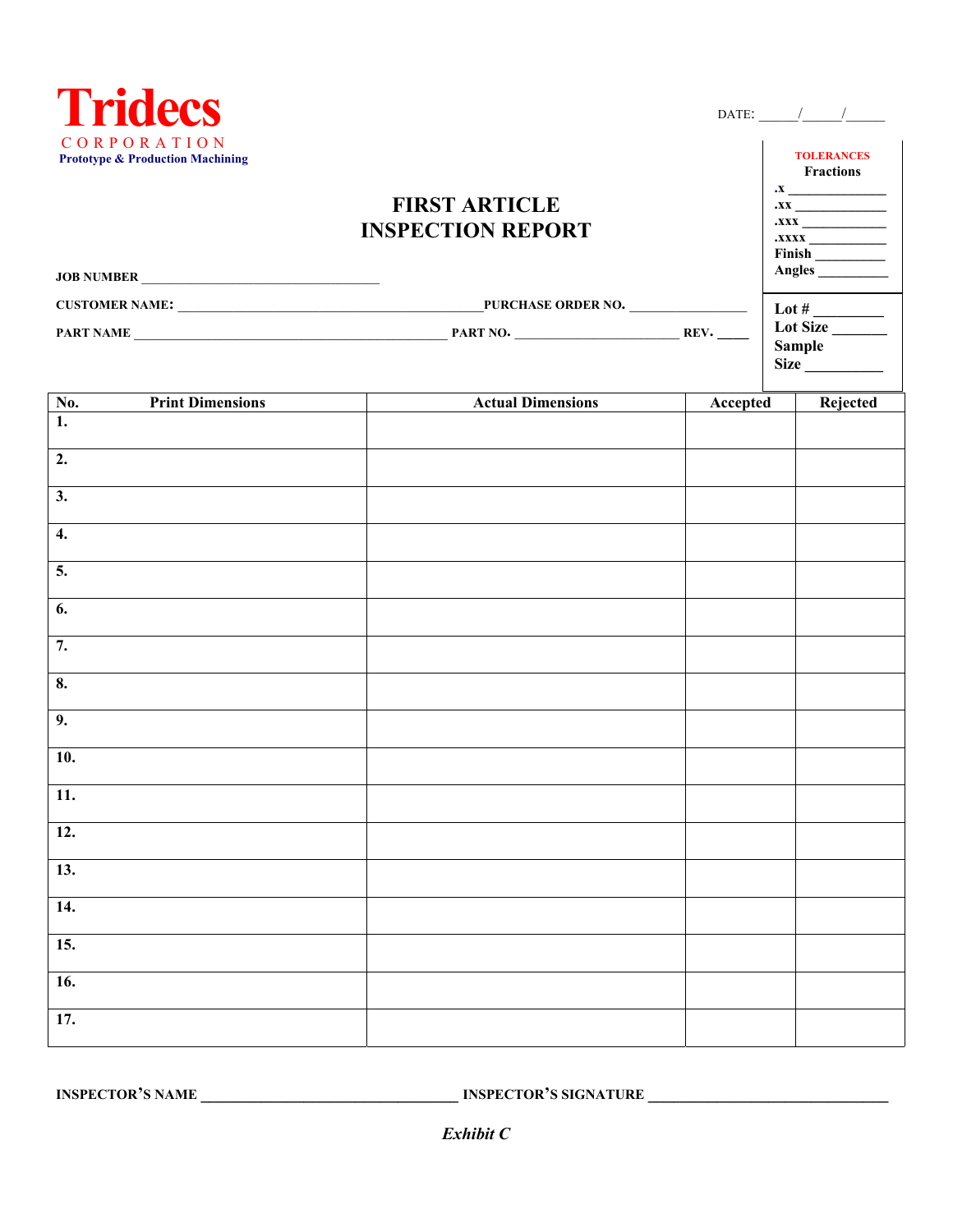

#### **DATE: \_\_\_\_\_/\_\_\_\_\_/\_\_\_\_\_**

# **IN PROCESS INSPECTION REPORT**

| <b>TOLERANCES</b><br><b>Fractions</b> |
|---------------------------------------|
| <b>X</b> .                            |
| .xx                                   |
| .xxx                                  |
| <b>XXXX.</b>                          |
| Finish                                |
| Anoles                                |
| Lot#                                  |
| <b>Lot Size</b>                       |
| <b>Sample</b>                         |
| <b>Size</b>                           |

**JOB NUMBER \_\_\_\_\_\_\_\_\_\_\_\_\_\_\_\_\_\_\_\_\_\_\_\_\_\_\_\_\_\_\_\_\_\_\_ CUSTOMER NAME:** \_\_\_\_\_\_\_\_\_\_\_\_\_\_\_\_\_\_\_\_\_\_\_\_\_\_\_\_\_\_\_\_\_\_\_\_\_\_\_**PURCHASE ORDER NO.** \_\_\_\_\_\_\_\_\_\_\_\_\_\_\_ **PART NAME** \_\_\_\_\_\_\_\_\_\_\_\_\_\_\_\_\_\_\_\_\_\_\_\_\_\_\_\_\_\_\_\_\_\_\_\_\_\_\_\_ **PART NO.** \_\_\_\_\_\_\_\_\_\_\_\_\_\_\_\_\_\_\_\_\_ **REV. \_\_\_\_**

| $\frac{\text{No.}}{1.}$   | <b>Print Dimensions</b> | <b>Actual Dimensions</b> | Accepted | Rejected |
|---------------------------|-------------------------|--------------------------|----------|----------|
|                           |                         |                          |          |          |
| $\overline{2}$ .          |                         |                          |          |          |
| $\overline{3}$ .          |                         |                          |          |          |
| $\overline{4}$ .          |                         |                          |          |          |
| $\overline{4}$ .          |                         |                          |          |          |
| $\overline{6}$ .          |                         |                          |          |          |
| 7.                        |                         |                          |          |          |
| $\overline{\mathbf{8}}$ . |                         |                          |          |          |
| 9.                        |                         |                          |          |          |
| 10.                       |                         |                          |          |          |
| $\overline{11}$ .         |                         |                          |          |          |
| 12.                       |                         |                          |          |          |
| 13.                       |                         |                          |          |          |
| 14.                       |                         |                          |          |          |
| 15.                       |                         |                          |          |          |
| 16.                       |                         |                          |          |          |
| 17.                       |                         |                          |          |          |
|                           |                         |                          |          |          |

**INSPECTOR'S NAME \_\_\_\_\_\_\_\_\_\_\_\_\_\_\_\_\_\_\_\_\_\_\_\_\_\_\_\_\_\_ INSPECTOR'S SIGNATURE \_\_\_\_\_\_\_\_\_\_\_\_\_\_\_\_\_\_\_\_\_\_\_\_\_\_\_\_**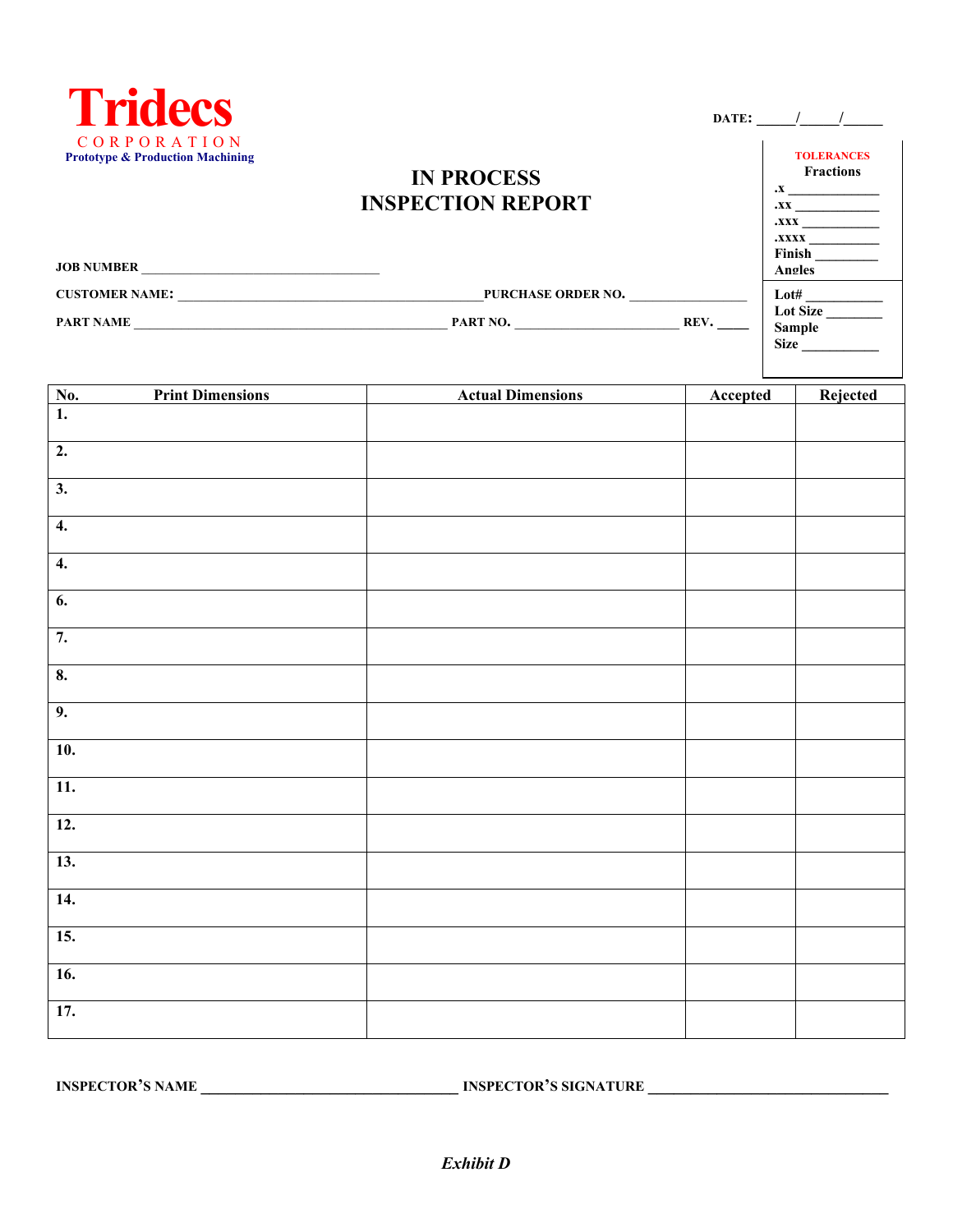| <i>i</i> ridec                                             |
|------------------------------------------------------------|
| CORPORATION<br><b>Prototype &amp; Production Machining</b> |

| DATE: |  |  |
|-------|--|--|
|       |  |  |

 $\mathbf{X}$ **.xx\_\_\_\_\_\_\_\_\_\_\_ .xxx \_\_\_\_\_\_\_\_\_\_** 

**TOLERANCES Fractions** 

# **FINAL INSPECTION REPORT**

|                    |      | Angles                                                  |
|--------------------|------|---------------------------------------------------------|
| PURCHASE ORDER NO. |      |                                                         |
| PART NO.           | REV. | Lot#<br><b>Lot Size</b><br><b>Sample</b><br><b>Size</b> |
|                    |      |                                                         |

|                                    | <b>Print Dimensions</b> | <b>Actual Dimensions</b> | Accepted | Rejected |
|------------------------------------|-------------------------|--------------------------|----------|----------|
| $\frac{\mathbf{N}\mathbf{0}}{1}$ . |                         |                          |          |          |
| $\overline{2}$ .                   |                         |                          |          |          |
| $\overline{\mathbf{3}}$ .          |                         |                          |          |          |
| 4.                                 |                         |                          |          |          |
| 5.                                 |                         |                          |          |          |
| $\overline{6}$ .                   |                         |                          |          |          |
| 7.                                 |                         |                          |          |          |
| $\overline{\mathbf{8}}$ .          |                         |                          |          |          |
| 9.                                 |                         |                          |          |          |
| $\overline{10}$ .                  |                         |                          |          |          |
| $\overline{11}$ .                  |                         |                          |          |          |
| $\overline{12}$ .                  |                         |                          |          |          |
| 13.                                |                         |                          |          |          |
| 14.                                |                         |                          |          |          |
| 15.                                |                         |                          |          |          |
| 16.                                |                         |                          |          |          |
| 17.                                |                         |                          |          |          |

**INSPECTOR'S NAME \_\_\_\_\_\_\_\_\_\_\_\_\_\_\_\_\_\_\_\_\_\_\_\_\_\_\_\_\_\_ INSPECTOR'S SIGNATURE \_\_\_\_\_\_\_\_\_\_\_\_\_\_\_\_\_\_\_\_\_\_\_\_\_\_\_\_**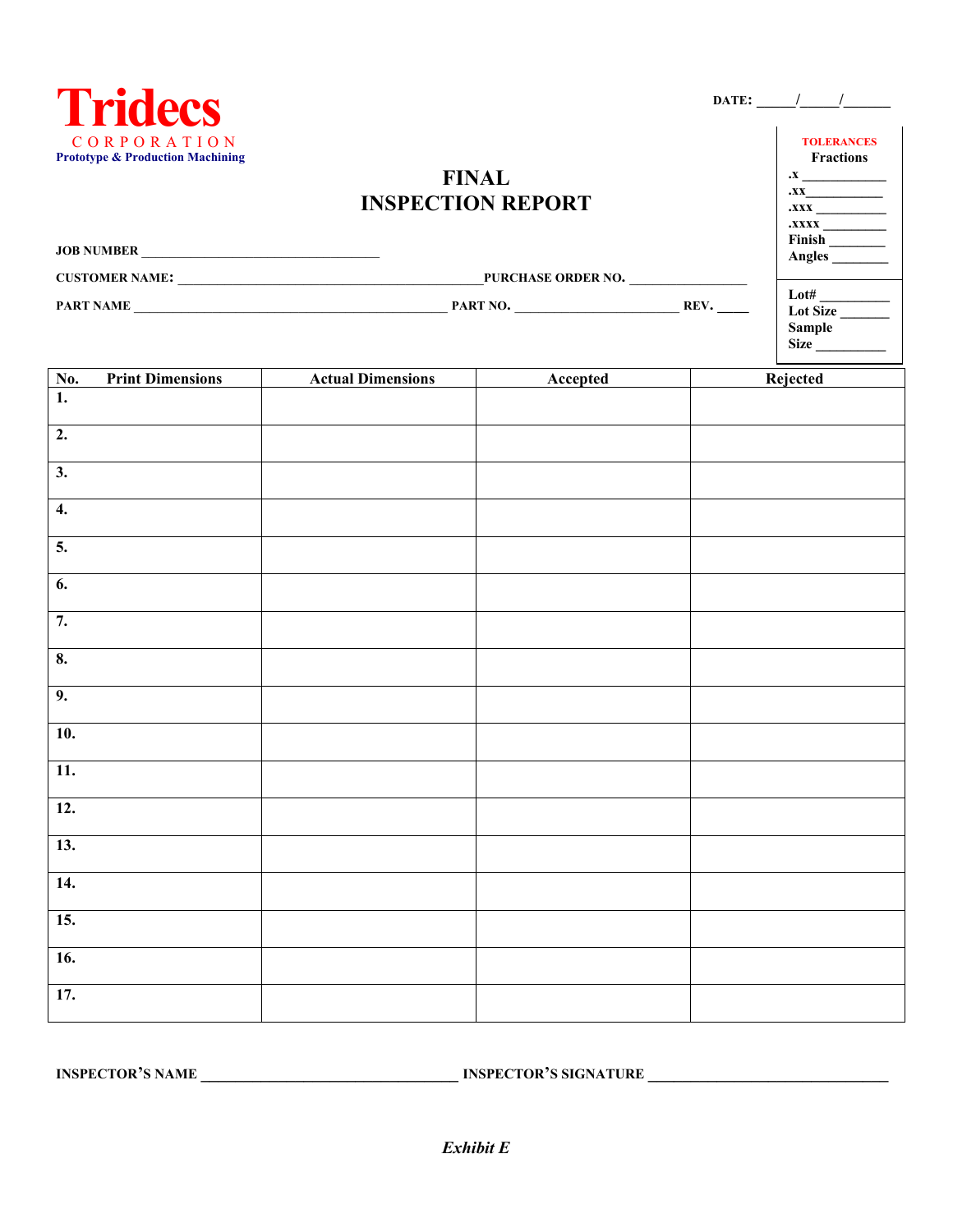

# **INCOMING INSPECTION REPORT MATERIALS - HARDWARE - TOOLS**

| <b>CUSTOMER OR SUPPLIER</b> |                 |                    | DATE                    |
|-----------------------------|-----------------|--------------------|-------------------------|
| <b>PURCHASE ORDER#</b>      | JOB#            |                    | <b>OUANTITY ORDERED</b> |
| <b>PART NAME</b>            |                 | <b>PART NUMBER</b> | <b>REVISION</b>         |
| <b>LOT NUMBER</b>           | <b>LOT SIZE</b> | <b>SAMPLE SIZE</b> |                         |

|                           | <b>Print Dimensions</b> | <b>Actual Dimensions</b> | Accepted | Rejected |
|---------------------------|-------------------------|--------------------------|----------|----------|
| $\frac{No.}{1.}$          |                         |                          |          |          |
| $\overline{2}$ .          |                         |                          |          |          |
| $\overline{3}$ .          |                         |                          |          |          |
| $\overline{4}$ .          |                         |                          |          |          |
| $\overline{5}$ .          |                         |                          |          |          |
| $\overline{6}$ .          |                         |                          |          |          |
| 7.                        |                         |                          |          |          |
| $\overline{\mathbf{8}}$ . |                         |                          |          |          |
| 9.                        |                         |                          |          |          |
| $\overline{10}$ .         |                         |                          |          |          |
| 11.                       |                         |                          |          |          |
| $\overline{12}$ .         |                         |                          |          |          |
| 13.                       |                         |                          |          |          |
| 14.                       |                         |                          |          |          |
| 15.                       |                         |                          |          |          |
| 16.                       |                         |                          |          |          |
| 17.                       |                         |                          |          |          |
|                           |                         |                          |          |          |

**INSPECTOR NAME\_\_\_\_\_\_\_\_\_\_\_\_\_\_\_\_\_\_\_\_\_\_\_\_\_\_\_\_\_\_\_\_INSPECTOR SIGNATURE\_\_\_\_\_\_\_\_\_\_\_\_\_\_\_\_\_\_\_\_\_\_\_\_\_\_\_\_\_\_\_\_\_\_\_\_\_\_\_\_**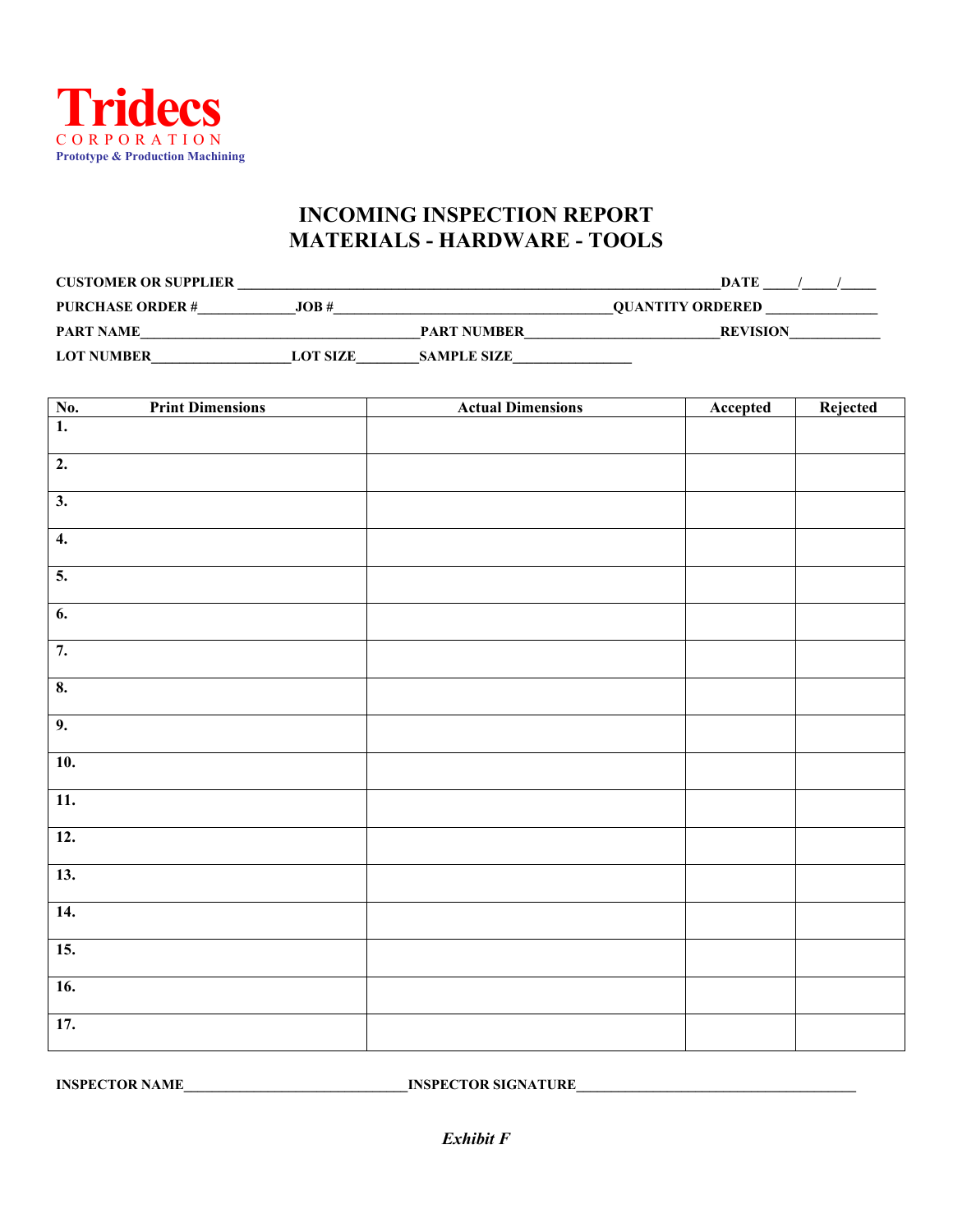# **INSPECTION CONDITION TAGS**

|                       |                            | APPROVED               |            |
|-----------------------|----------------------------|------------------------|------------|
| <b>COMPANY:</b>       |                            | P.O.#                  |            |
| <b>PART NAME</b>      |                            | <b>PART NUMBER</b>     | <b>REV</b> |
| <b>LOT SIZE</b>       | LOT#                       | <b>JOB NUMBER</b>      |            |
| <b>INSPECTOR NAME</b> |                            | <b>INSPECTORNUMBER</b> |            |
|                       | <b>INSPECTOR SIGNATURE</b> | <b>DATE</b>            |            |
|                       |                            |                        |            |
|                       |                            |                        |            |
|                       |                            |                        |            |
|                       |                            |                        |            |
|                       |                            |                        |            |

| <b>COMPANY:</b>            |      | <b>REWORK</b><br>P.O.#           |  |
|----------------------------|------|----------------------------------|--|
| <b>PART NAME</b>           |      | <b>PART NUMBER</b><br><b>REV</b> |  |
| <b>LOT SIZE</b>            | LOT# | <b>JOB NUMBER</b>                |  |
| <b>INSPECTOR NAME</b>      |      | <b>INSPECTORNUMBER</b>           |  |
| <b>INSPECTOR SIGNATURE</b> |      | <b>DATE</b>                      |  |

|          | REJECTED                                |
|----------|-----------------------------------------|
| COMPANY: | $\blacksquare$ P.O.#                    |
|          |                                         |
|          | LOT SIZE LOT HUNTER LOTE LOTE DO NUMBER |
|          | INSPECTOR NAME INSPECTORNUMBER          |
|          | INSPECTOR SIGNATURE DATE DATE           |

j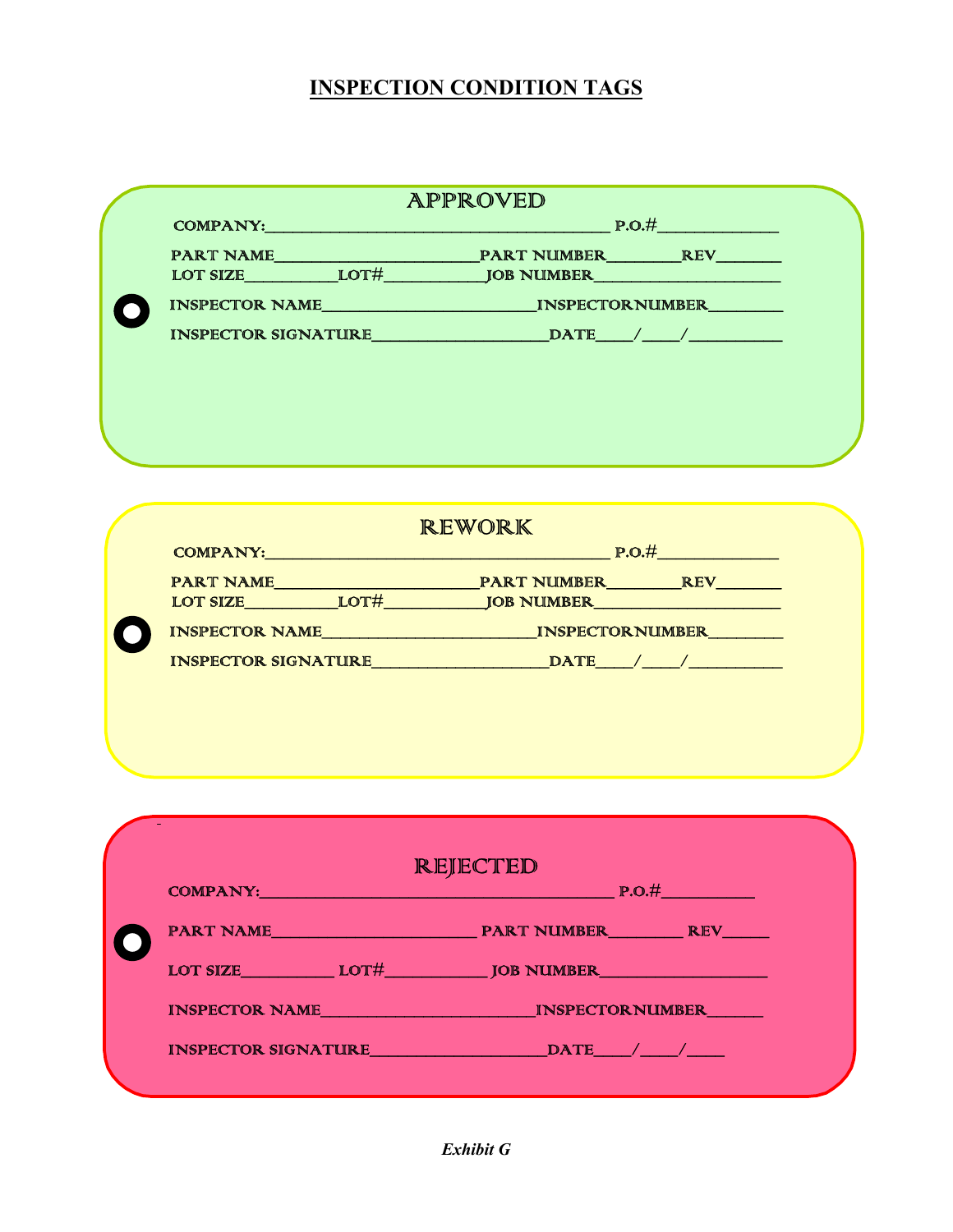

|                          | <b>NONCONFORMING MATERIALS</b><br><b>REPORT</b> |                               |                     |                                                                                                                                                                      |             |             |                |                                                     |                   |
|--------------------------|-------------------------------------------------|-------------------------------|---------------------|----------------------------------------------------------------------------------------------------------------------------------------------------------------------|-------------|-------------|----------------|-----------------------------------------------------|-------------------|
|                          |                                                 |                               |                     |                                                                                                                                                                      |             |             |                |                                                     | PO#               |
|                          |                                                 |                               |                     |                                                                                                                                                                      |             |             |                |                                                     |                   |
|                          |                                                 |                               |                     | VENDOR _____ IN-HOUSE ______ LOT # ____________ LOT SIZE ________ DATE RECEIVED                                                                                      |             |             |                |                                                     |                   |
| $\frac{1}{\sqrt{2\pi}}$  |                                                 |                               |                     |                                                                                                                                                                      |             |             |                |                                                     |                   |
|                          |                                                 |                               |                     |                                                                                                                                                                      |             |             |                |                                                     |                   |
|                          |                                                 |                               |                     |                                                                                                                                                                      |             |             |                |                                                     |                   |
|                          |                                                 |                               |                     | INSPECTION CRITERIA / PROBLEMS FOUND: BLUEPRINT PROCESS SPEC. _______ OTHER ________________________                                                                 |             |             |                |                                                     |                   |
| <b>ITEM</b>              | <b>AQL</b>                                      | <b>QTY</b>                    | <b>QTY</b>          | <b>INSPECTION</b>                                                                                                                                                    |             |             |                | <b>PROBLEMS</b>                                     |                   |
|                          |                                                 | <b>INSPECT.</b><br><b>NON</b> | <b>NON</b><br>CONF. | <b>CRITERIA</b>                                                                                                                                                      |             |             |                | <b>FOUND</b>                                        |                   |
|                          |                                                 | CONF.                         |                     |                                                                                                                                                                      |             |             |                |                                                     |                   |
| 1.                       |                                                 |                               |                     |                                                                                                                                                                      |             |             |                |                                                     |                   |
| 2.                       |                                                 |                               |                     |                                                                                                                                                                      |             |             |                |                                                     |                   |
| 3.                       |                                                 |                               |                     |                                                                                                                                                                      |             |             |                |                                                     |                   |
| $\overline{4}$ .         |                                                 |                               |                     |                                                                                                                                                                      |             |             |                |                                                     |                   |
|                          | <b>INSPECTOR NAME</b>                           |                               |                     | <b>INSPECTOR SIGNATURE</b>                                                                                                                                           | <b>DATE</b> | MFG.        | <b>FIRST</b>   | IN                                                  | <b>FINAL</b>      |
|                          |                                                 |                               |                     |                                                                                                                                                                      |             | <b>DATE</b> | <b>ARTICLE</b> | <b>PROCESS</b>                                      | <b>INSPECTION</b> |
|                          |                                                 |                               |                     |                                                                                                                                                                      |             |             |                |                                                     |                   |
|                          |                                                 |                               |                     | <b>DISPOSITION</b>                                                                                                                                                   |             |             |                |                                                     |                   |
| <b>INSPECTION 100</b>    |                                                 |                               |                     |                                                                                                                                                                      |             |             |                | HAVE PARTS BEEN REWORKED? YES _________ NO ________ |                   |
|                          |                                                 |                               |                     |                                                                                                                                                                      |             |             |                |                                                     |                   |
|                          |                                                 |                               |                     |                                                                                                                                                                      |             |             |                |                                                     |                   |
|                          |                                                 |                               |                     | VENDOR CORRECTIVE ACTION REQ. MERNAL PROCESSING REQ. MOCUMENTATION REQ. MERRANGER MERRANGER MELLE                                                                    |             |             |                |                                                     |                   |
|                          |                                                 |                               |                     |                                                                                                                                                                      |             |             |                |                                                     |                   |
|                          |                                                 |                               |                     |                                                                                                                                                                      |             |             |                |                                                     |                   |
| <b>INTERNAL USE ONLY</b> |                                                 |                               |                     |                                                                                                                                                                      |             |             |                |                                                     |                   |
|                          |                                                 |                               |                     |                                                                                                                                                                      |             |             |                |                                                     |                   |
|                          |                                                 |                               |                     | <b>APPROVAL / AUTHORIZATION</b><br>MANUFACTURING: ___________________________________DATE: __/____/______GENERAL MANAGER: ______________________DATE: ___/____/_____ |             |             |                |                                                     |                   |
|                          |                                                 |                               |                     |                                                                                                                                                                      |             |             |                |                                                     |                   |
|                          |                                                 |                               |                     |                                                                                                                                                                      |             |             |                |                                                     |                   |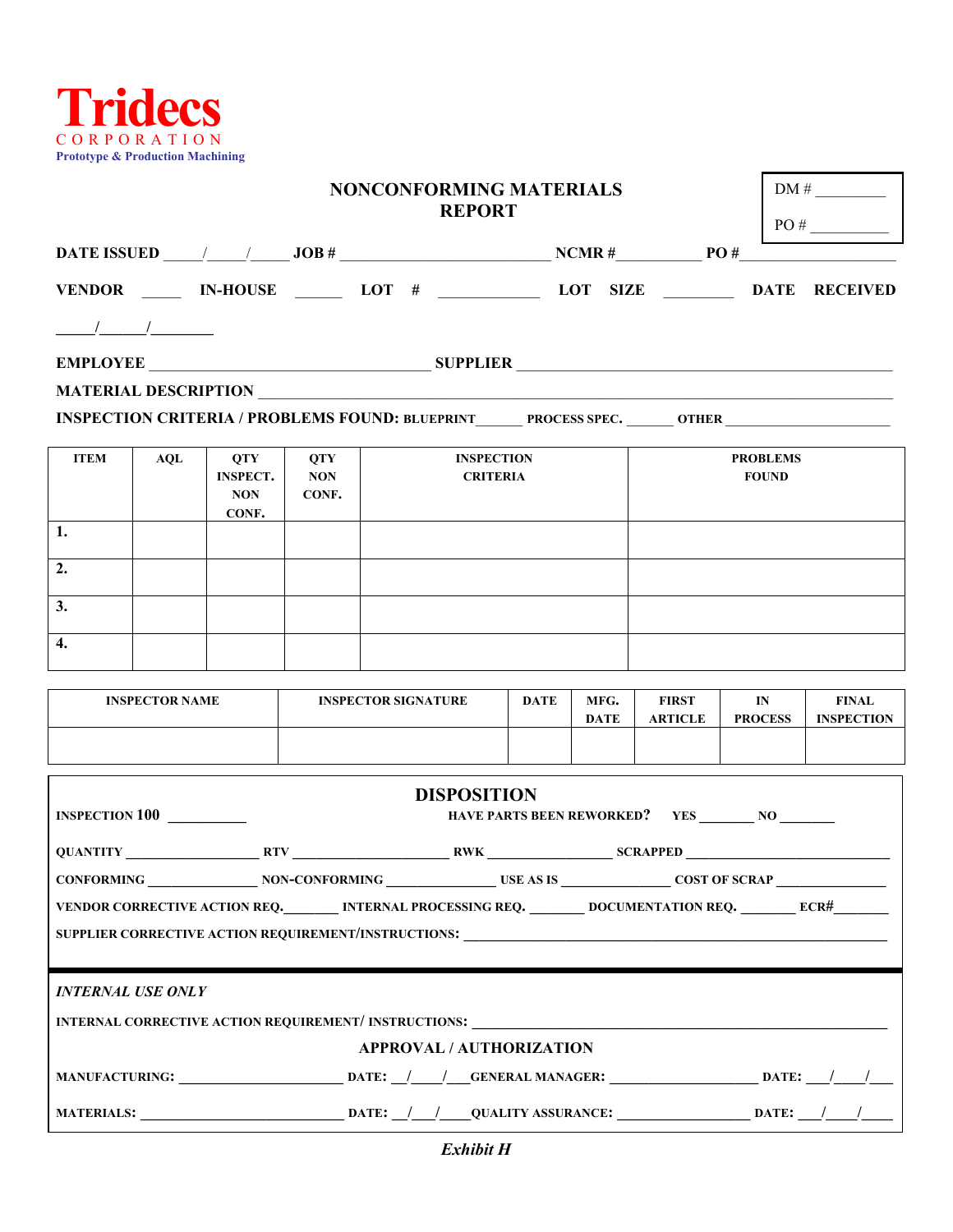

3513 Arden Road Hayward, CA 94545-3907  $(510) 785 - 2620$  $(510)$  785-3146 Fax

# **CORRECTIVE ACTION REQUEST**

| <b>SUPPLIER:</b> | <b>INSPECTOR:</b><br>DATE: |
|------------------|----------------------------|
|                  | <b>PHONE NUMBER:</b>       |
|                  | <b>FINDING:</b><br>ΩF      |
|                  | <b>RESPONSE DUE DATE:</b>  |
|                  |                            |

**DESCRIPTION OF FINDINGS:** 

**ROOT CAUSE:** 

**CORRECTIVE MEASURES:** 

|                                                              |  |  | TITLE: |
|--------------------------------------------------------------|--|--|--------|
| <b>TRIDECS CORPORATION USE ONLY</b>                          |  |  |        |
|                                                              |  |  |        |
| DATE RESUBMITTED: 1 1 APPROVED: DISAPPROVED: INIT: DATE: 1 1 |  |  |        |
| <b>COMMENTS:</b>                                             |  |  |        |
|                                                              |  |  |        |
|                                                              |  |  |        |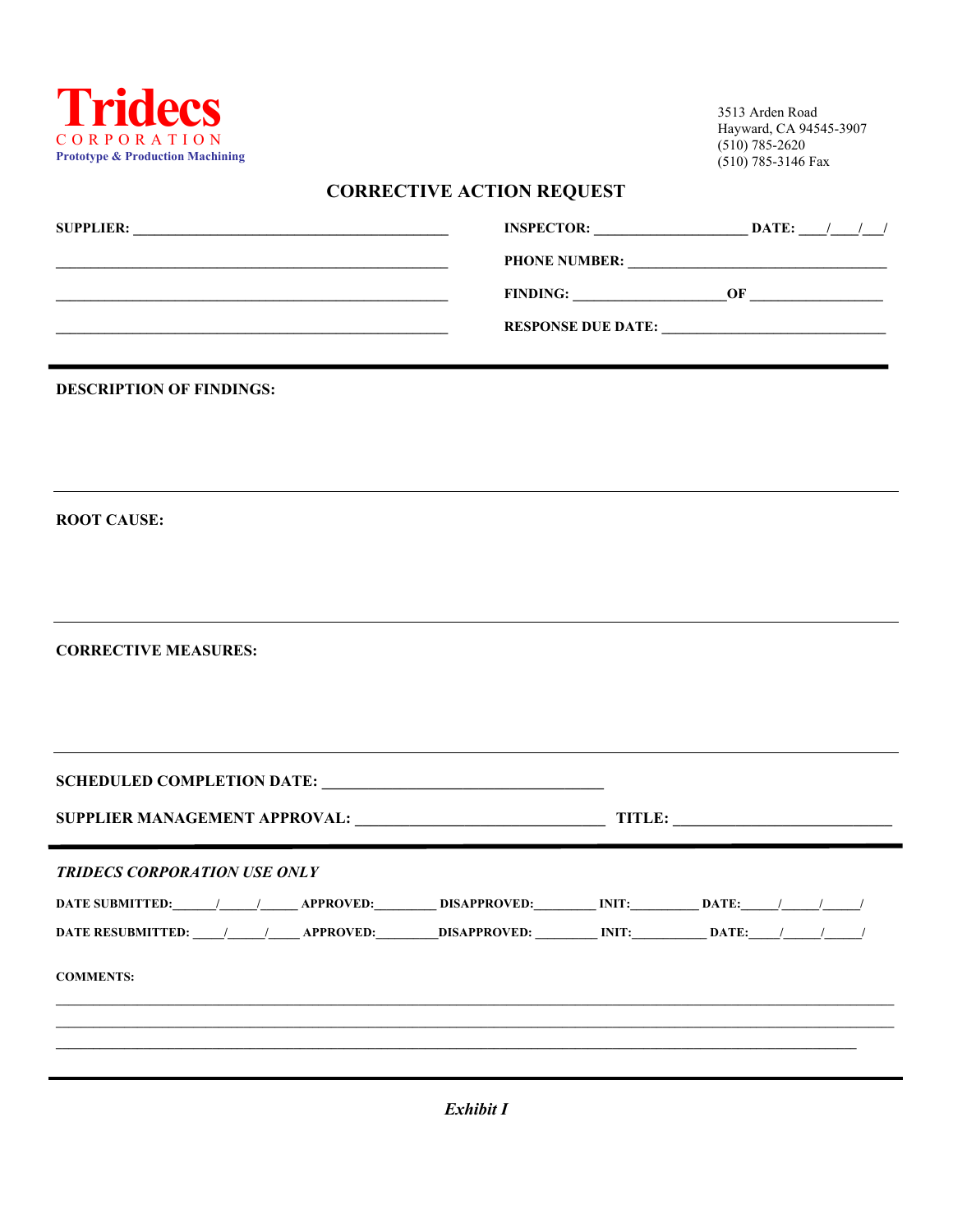

#### **GAUGE CONTROL RECORD**

**OWNER NAME: \_\_\_\_\_\_\_\_\_\_\_\_\_\_\_\_\_\_\_\_\_\_\_\_\_\_\_\_\_\_\_\_\_\_\_\_\_\_ INSPECTION INTERVAL: MONTHLY/ANNUAL/SEMI-ANNUAL (***CIRCLE ONE***)** 

**DESCRIPTION: \_\_\_\_\_\_\_\_\_\_\_\_\_\_\_\_\_\_\_\_\_\_\_\_\_\_\_\_\_\_\_\_\_\_\_\_\_\_\_\_\_\_\_\_\_\_\_\_\_\_\_\_\_\_\_\_\_\_\_\_\_\_\_\_\_\_\_\_\_\_\_\_\_\_\_\_\_\_\_\_\_\_\_\_\_\_\_\_\_\_\_\_** 

| Serial # | Type<br>Standard | Cal Range | Results | Pass<br>Fail | Date<br>Insp. | Next<br>Insp. |
|----------|------------------|-----------|---------|--------------|---------------|---------------|
|          |                  |           |         |              |               |               |
|          |                  |           |         |              |               |               |
|          |                  |           |         |              |               |               |
|          |                  |           |         |              |               |               |
|          |                  |           |         |              |               |               |
|          |                  |           |         |              |               |               |
|          |                  |           |         |              |               |               |
|          |                  |           |         |              |               |               |
|          |                  |           |         |              |               |               |
|          |                  |           |         |              |               |               |
|          |                  |           |         |              |               |               |
|          |                  |           |         |              |               |               |
|          |                  |           |         |              |               |               |
|          |                  |           |         |              |               |               |
|          |                  |           |         |              |               |               |
|          |                  |           |         |              |               |               |
|          |                  |           |         |              |               |               |
|          |                  |           |         |              |               |               |
|          |                  |           |         |              |               |               |
|          |                  |           |         |              |               |               |
|          |                  |           |         |              |               |               |
|          |                  |           |         |              |               |               |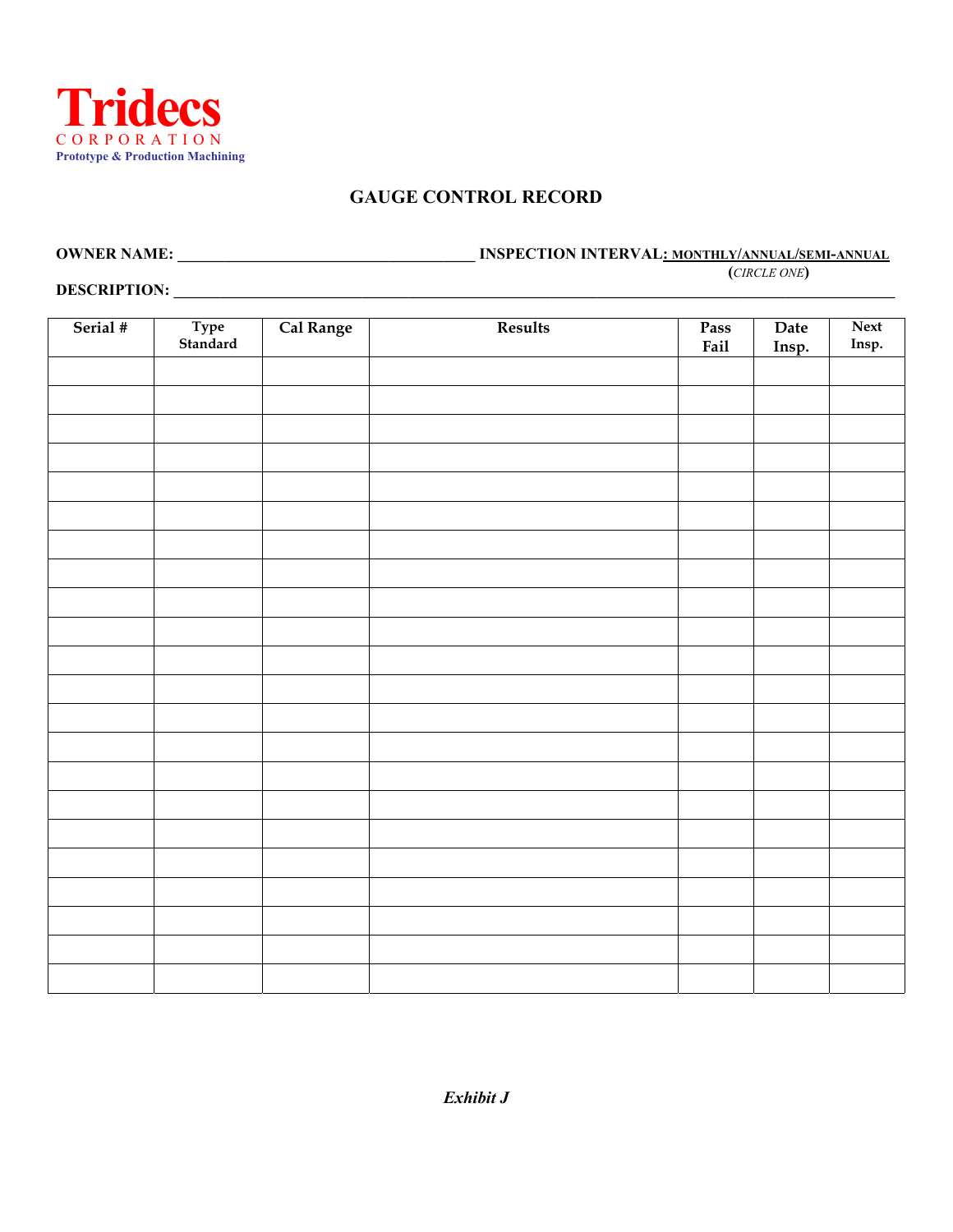

#### **TRIDECS CORPORATION ORGANIZATION**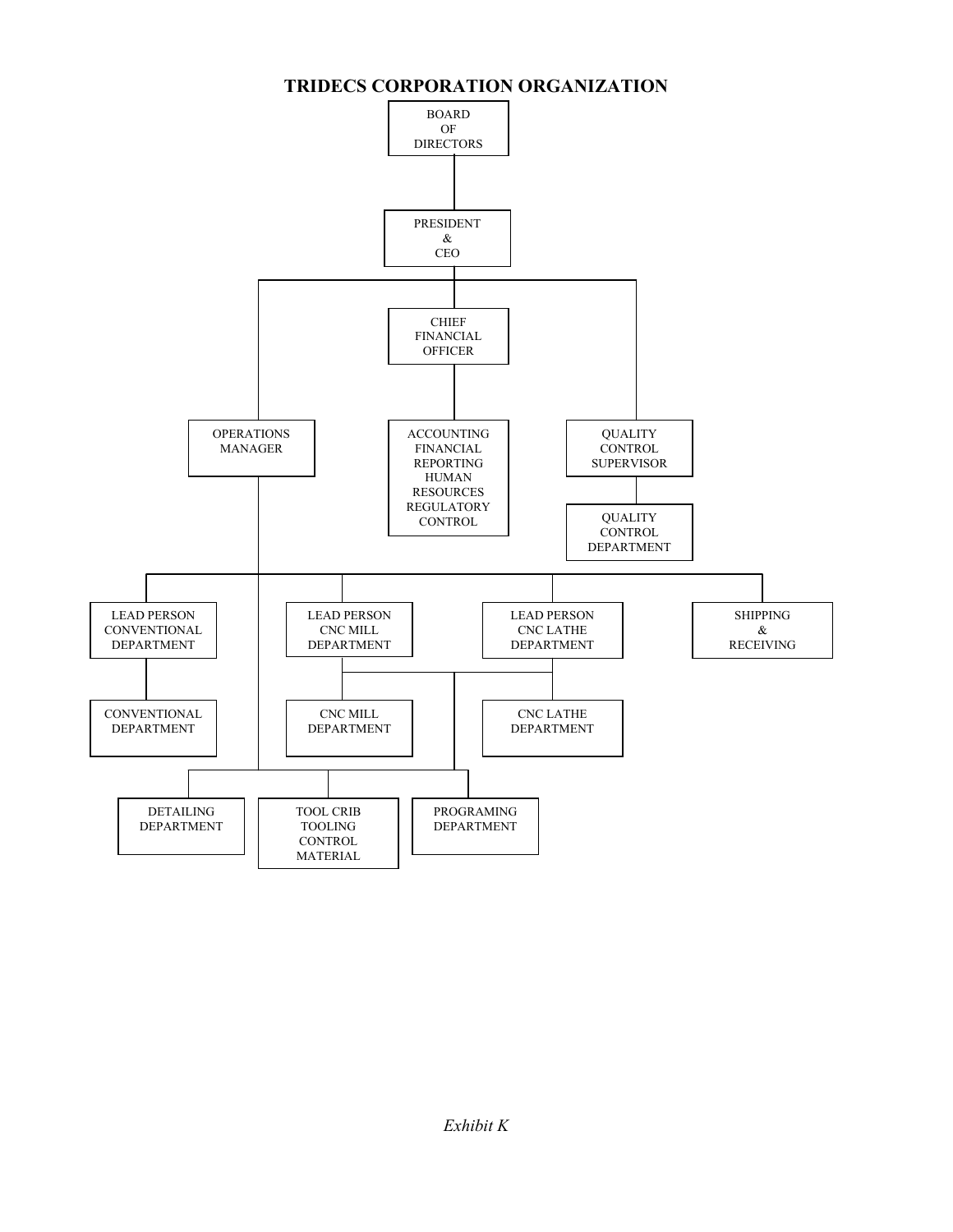|  | <b>Prototype &amp; Production Machining</b>                                                                                         |
|--|-------------------------------------------------------------------------------------------------------------------------------------|
|  | CERTIFICATE OF COMPLIANCE                                                                                                           |
|  | This certificate confirms that all materials listed herein meet the test requirements<br>prescribed by our customer specifications. |
|  | * * * * * * *                                                                                                                       |
|  |                                                                                                                                     |
|  |                                                                                                                                     |
|  |                                                                                                                                     |
|  | * * * * * * *                                                                                                                       |
|  | LOT # LOT SIZE QUANTITY INSPECTED                                                                                                   |
|  |                                                                                                                                     |
|  |                                                                                                                                     |
|  | * * * * * * *                                                                                                                       |
|  | <b>TEST PERFORMED</b>                                                                                                               |
|  |                                                                                                                                     |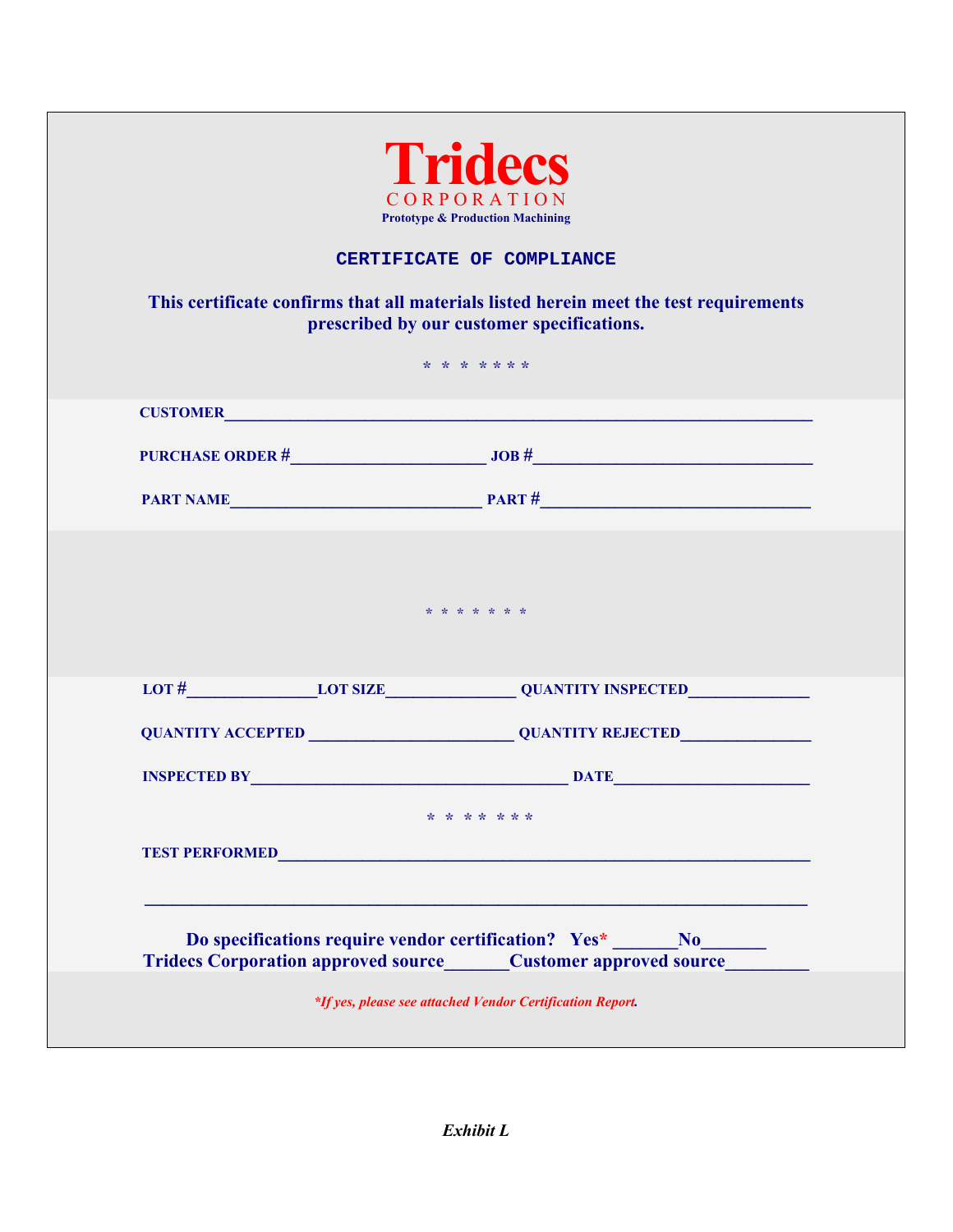| 07/10/95                                                       |                                                                                              | *****SHOP ROUTING SHEET***** |                               | Page 1.                                        |
|----------------------------------------------------------------|----------------------------------------------------------------------------------------------|------------------------------|-------------------------------|------------------------------------------------|
| MAIN P/N : 50300164<br>DETAIL P/N : 50300164                   |                                                                                              |                              |                               | REV.: C JOB NUMBER: 07443-003-001 TOT. QTY.: 6 |
| CUSTOMER:                                                      |                                                                                              | DESC.: ROLLER                | P.O. # : 20079<br>DESCRIPTION |                                                |
| OP. TYPE<br>OP.#                                               |                                                                                              |                              |                               |                                                |
| 001 ORDER MATERIAL:<br>17-4 SST 1 1/8 DIA                      |                                                                                              |                              |                               |                                                |
| 002<br>INCOMING INSPECTION:                                    |                                                                                              |                              |                               |                                                |
| INSPECT PER P.O. REQUIREMENTS                                  |                                                                                              |                              |                               |                                                |
| 003<br>SAW CUT TO .25 LONG                                     | IN-HOUSE SAW CUT INST.:                                                                      |                              |                               |                                                |
| 004 CONVENTIONAL TURNING:                                      | USE POT CHUCK. FACE ONE SIDE COMPLETE. FINISH HOLE TO SIZE DATE MOVED: __________BY:________ |                              |                               |                                                |
| 005<br>CONVENTIONAL TURNING:<br>FINISH SIDE 2.                 |                                                                                              |                              |                               |                                                |
| 006<br>OUTSIDE PROCESSING:                                     | HEAT TREAT AFTER MACHINING TO 39-42 Rc (TFU1) DATE MOVED:________________________            |                              |                               |                                                |
| 007 INCOMING INSPECTION:                                       | INSPECT HEAT TREAT TO P.O. REQUIREMENTS                                                      |                              |                               |                                                |
| 008<br>OUTSIDE PROCESSING:<br>PASSIVATE PER MIL-S-5002C TYPE 1 |                                                                                              |                              |                               | (IPL1) DATE MOVED: BY:                         |
| 009<br>INCOMING INSPECTION:<br>VISUAL ONLY                     |                                                                                              |                              |                               |                                                |
| 010 OUTSIDE PROCESSING:                                        | DRY LUBE COAT; EVERLUBE 620 .0004+/- .0001 THK (EMC1) DATE MOVED: _______________            |                              |                               |                                                |
| 011<br>FINAL INSPECTION:<br>FINAL INSPECTION                   |                                                                                              |                              |                               |                                                |
| 012 PACKAGING INSTRUCTION:                                     | PACKAGE 1 PER BAG. LABEL BAG WITH PART# 50300164 - C DATE MOVED: BY:                         |                              |                               |                                                |
|                                                                |                                                                                              |                              |                               |                                                |
|                                                                |                                                                                              |                              |                               |                                                |
|                                                                |                                                                                              |                              |                               | DATE MOVED: BY:                                |
|                                                                |                                                                                              |                              |                               |                                                |
|                                                                |                                                                                              |                              |                               |                                                |
|                                                                | PLEASE WRITE IN ANY CHANGES OR COMMENTS ON ANY OPERATION SEQUENCE.                           |                              |                               |                                                |